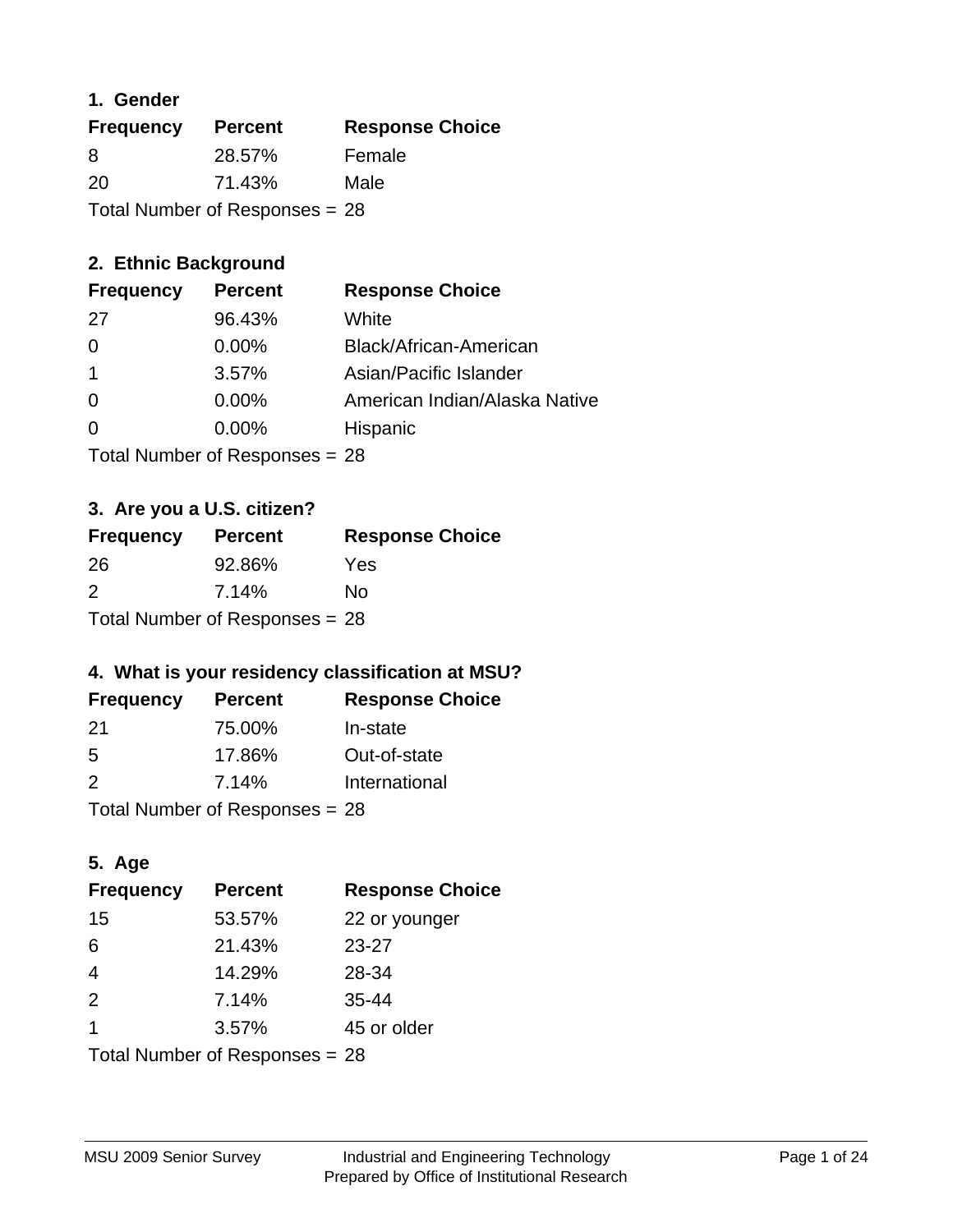**6. Has either of your parents received a bachelor's degree?**

| <b>Frequency</b> | <b>Percent</b>                   | <b>Response Choice</b> |
|------------------|----------------------------------|------------------------|
| 16               | 57.14%                           | Yes                    |
| 12               | 42.86%                           | Nο                     |
|                  | Total Number of Responses $= 28$ |                        |

# **7. Has either of your parents received a degree from Murray State?**

| <b>Frequency</b> | <b>Percent</b> | <b>Response Choice</b> |
|------------------|----------------|------------------------|
|                  | 25.00%         | Yes                    |
| -21              | 75.00%         | No                     |

Total Number of Responses = 28

# **8. What was your original entry status to MSU?**

| <b>Frequency</b> | <b>Percent</b>             | <b>Response Choice</b>                           |
|------------------|----------------------------|--------------------------------------------------|
| 18               | 64.29%                     | Freshman                                         |
| 8                | 28.57%                     | Transfer from community college/technical school |
| 2                | 7.14%                      | Transfer from 4-yr institution                   |
|                  | Tatal Manakan af Dagmanage |                                                  |

Total Number of Responses = 28

# **9. If transfer student, how many credits were transferred?**

| <b>Frequency</b>                 | <b>Percent</b> | <b>Response Choice</b> |
|----------------------------------|----------------|------------------------|
| -0                               | $0.00\%$       | 12 or fewer            |
| $\mathcal{P}$                    | 20.00%         | $13 - 30$              |
| -3                               | 30.00%         | $31 - 60$              |
| -5                               | 50.00%         | Over <sub>60</sub>     |
| $Total Number of Doepopose = 10$ |                |                        |

I otal Number of Responses = 10

# **10. If transfer student, approximately what percent of your University Studies (general education) classes did you take at Murray State?**

| <b>Frequency</b>               | <b>Percent</b> | <b>Response Choice</b> |
|--------------------------------|----------------|------------------------|
| 4                              | 40.00%         | Under 25%              |
| 5                              | 50.00%         | 25-49%                 |
| $\Omega$                       | $0.00\%$       | 50-74%                 |
| $\mathbf 1$                    | 10.00%         | 75-100%                |
| Total Number of Responses = 10 |                |                        |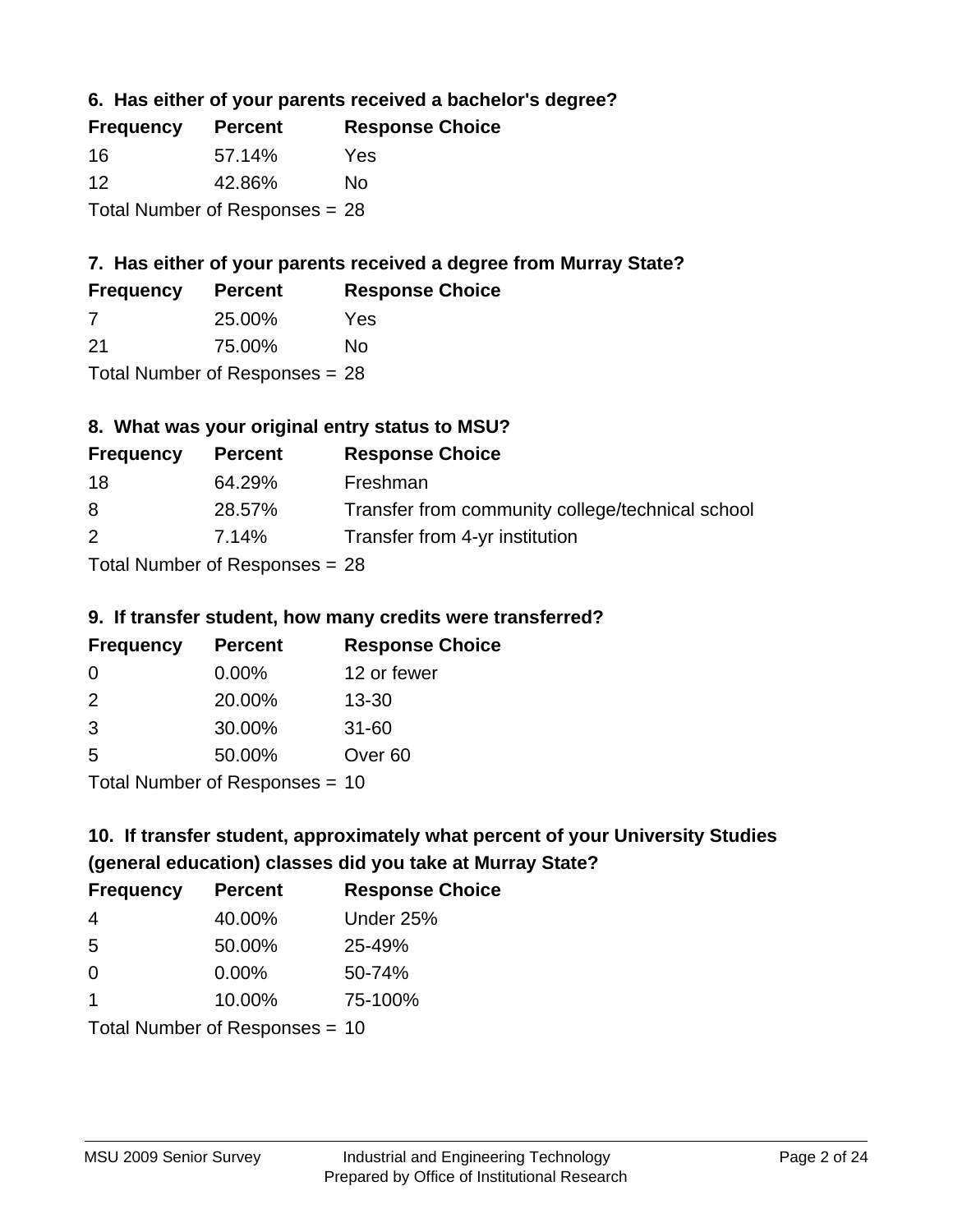# **11. What has been your attendance status at MSU?**

| <b>Frequency</b>                 | <b>Percent</b> | <b>Response Choice</b>     |
|----------------------------------|----------------|----------------------------|
| 28                               | 100.00%        | <b>Primarily full-time</b> |
| $\Omega$                         | $0.00\%$       | <b>Primarily part-time</b> |
| Total Number of Responses = $28$ |                |                            |

# **12. In which Residential College are you a member?**

| <b>Frequency</b> | <b>Percent</b> | <b>Response Choice</b>            |
|------------------|----------------|-----------------------------------|
| 5                | 17.86%         | Do not know                       |
| 8                | 28.57%         | <b>Clark College</b>              |
| 3                | 10.71%         | <b>Elizabeth College</b>          |
| 5                | 17.86%         | <b>Franklin-Springer Colleges</b> |
|                  | 3.57%          | <b>Hart College</b>               |
| 3                | 10.71%         | <b>Hester College</b>             |
| 0                | 0.00%          | <b>Regents College</b>            |
| 0                | 0.00%          | <b>Richmond College</b>           |
| 3                | 10.71%         | <b>White College</b>              |
|                  |                |                                   |

Total Number of Responses = 28

# **13. Have you ever received any type of Financial Aid while at MSU? (Scholarships, grants, work-study, etc.)**

| <b>Frequency</b> | <b>Percent</b>            | <b>Response Choice</b> |
|------------------|---------------------------|------------------------|
| 20               | 71.43%                    | Yes                    |
| 8                | 28.57%                    | Nο                     |
|                  | Total Number of Deepersee |                        |

Total Number of Responses = 28

#### **14. What degree are you seeking at this time?**

| <b>Frequency</b> | <b>Percent</b>                 | <b>Response Choice</b> |
|------------------|--------------------------------|------------------------|
| -1               | $3.57\%$                       | Associate              |
| 27               | 96.43%                         | <b>Baccalaureate</b>   |
|                  | Total Number of Responses = 28 |                        |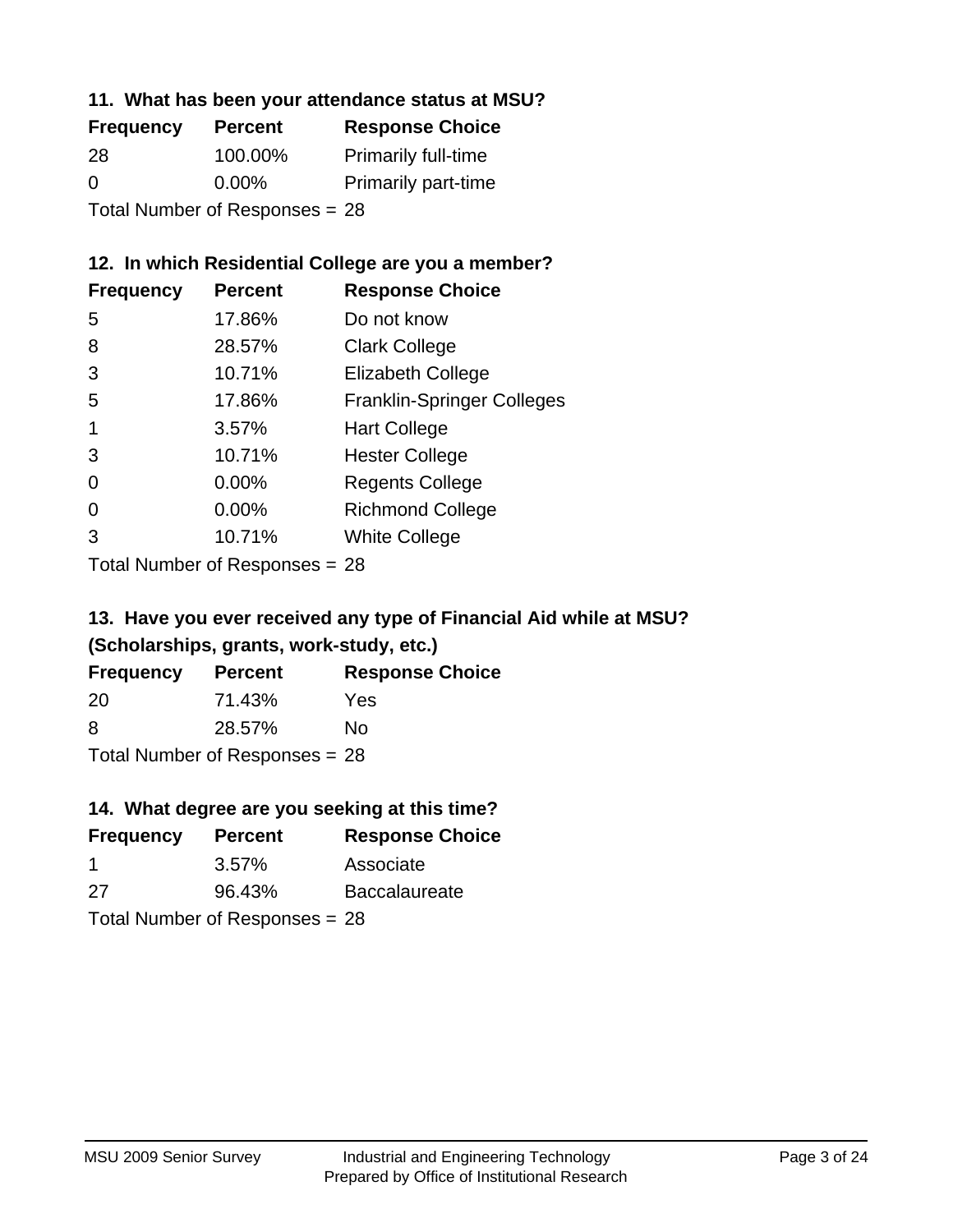**15. How many years will it take you to complete your degree from the point of your initial enrollment in college (including any time at a previous institution)?**

| <b>Frequency</b> | <b>Percent</b> | <b>Response Choice</b> |
|------------------|----------------|------------------------|
| $\mathbf 1$      | 3.57%          | Two                    |
| $\Omega$         | 0.00%          | <b>Three</b>           |
| 11               | 39.29%         | Four                   |
| 12               | 42.86%         | Five                   |
| 2                | 7.14%          | <b>Six</b>             |
| 2                | 7.14%          | More than six          |
|                  |                |                        |

Total Number of Responses = 28

#### **16. In what range does your grade point average fall?**

| <b>Frequency</b> | <b>Percent</b>             | <b>Response Choice</b> |
|------------------|----------------------------|------------------------|
| $\mathbf 1$      | 3.70%                      | $2.00 - 2.50$          |
| 6                | 22.22%                     | $2.51 - 3.00$          |
| 10               | 37.04%                     | $3.01 - 3.50$          |
| 10               | 37.04%                     | $3.51 - 4.00$          |
|                  | Tatal Mussale and Dannauga |                        |

Total Number of Responses = 27

# **They are used to sort the data, and do not appear in this table Questions 17 and 18 relate to department and program information.**

#### **19. For what purpose did you enroll at MSU?**

| <b>Frequency</b> | <b>Percent</b>                  | <b>Response Choice</b>                    |
|------------------|---------------------------------|-------------------------------------------|
| 0                | $0.00\%$                        | To receive an associate degree            |
| 28               | 100.00%                         | To receive a baccalaureate degree         |
| $\overline{0}$   | $0.00\%$                        | To take a few job related courses         |
| $\Omega$         | 0.00%                           | To transfer to another college/university |
|                  | Total Number of Responses $-28$ |                                           |

Total Number of Responses = 28

# **20. What is the highest degree you eventually hope to receive?**

| <b>Frequency</b> | <b>Percent</b>             | <b>Response Choice</b> |
|------------------|----------------------------|------------------------|
| $\Omega$         | $0.00\%$                   | Associate              |
| 20               | 71.43%                     | <b>Baccalaureate</b>   |
| 7                | 25.00%                     | Graduate               |
| -1               | 3.57%                      | Professional           |
|                  | Total Number of Desperance |                        |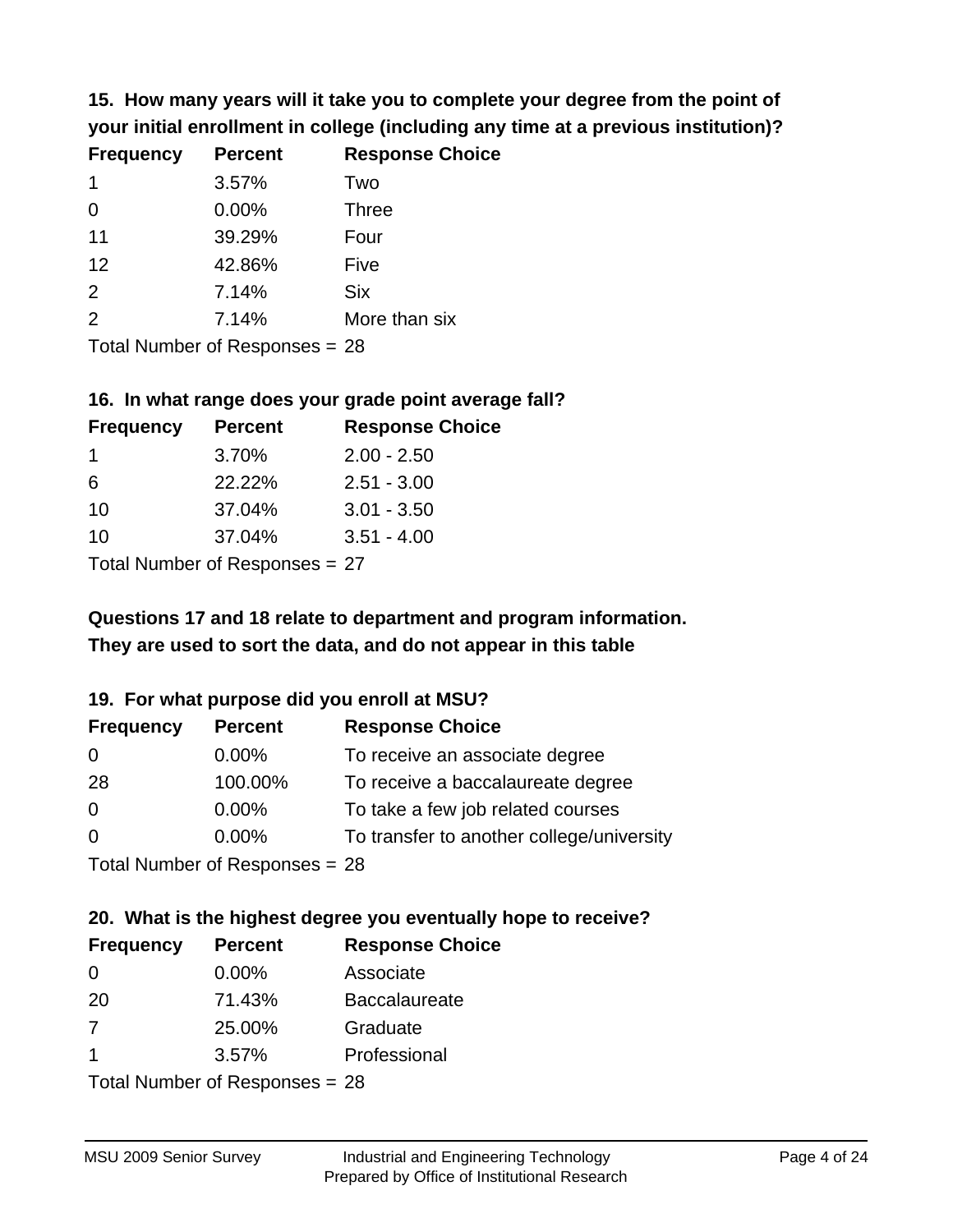# **21. Which best describes your situation?**

| <b>Frequency</b> | <b>Percent</b> | <b>Response Choice</b>               |
|------------------|----------------|--------------------------------------|
| -20              | 71.43%         | Did not change major/area            |
| $\mathcal{P}$    | 7.14%          | Did not initially declare major/area |
| 6                | 21.43%         | Changed major/area                   |
|                  |                |                                      |

Total Number of Responses = 28

# **22. While school was in session during the past year, how many hours per week, on average, did you work for pay?**

| <b>Frequency</b> | <b>Percent</b> | <b>Response Choice</b> |
|------------------|----------------|------------------------|
| 9                | 32.14%         | Did not work           |
| 3                | 10.71%         | Worked 1-10 hrs        |
| 7                | 25.00%         | Worked 11-20 hrs       |
| 2                | 7.14%          | Worked 21-30 hrs       |
| $\overline{4}$   | 14.29%         | Worked 31-40 hrs       |
| 3                | 10.71%         | Worked over 40 hrs     |
|                  |                |                        |

Total Number of Responses = 28

#### **23. For the most part, were classes offered at times convenient to you?**

| <b>Frequency</b> | <b>Percent</b>                 | <b>Response Choice</b> |
|------------------|--------------------------------|------------------------|
| 27               | 96.43%                         | Yes                    |
| -1               | $3.57\%$                       | Nο                     |
|                  | Total Number of Responses = 28 |                        |

#### **24. If no, what time would you have preferred?**

| <b>Frequency</b> | <b>Percent</b>                | <b>Response Choice</b> |
|------------------|-------------------------------|------------------------|
| $\Omega$         | $0.00\%$                      | Late afternoon         |
| $\Omega$         | $0.00\%$                      | Evening                |
| 0                | $0.00\%$                      | Weekend                |
| $\overline{1}$   | 100.00%                       | During the day         |
|                  | Total Number of Responses = 1 |                        |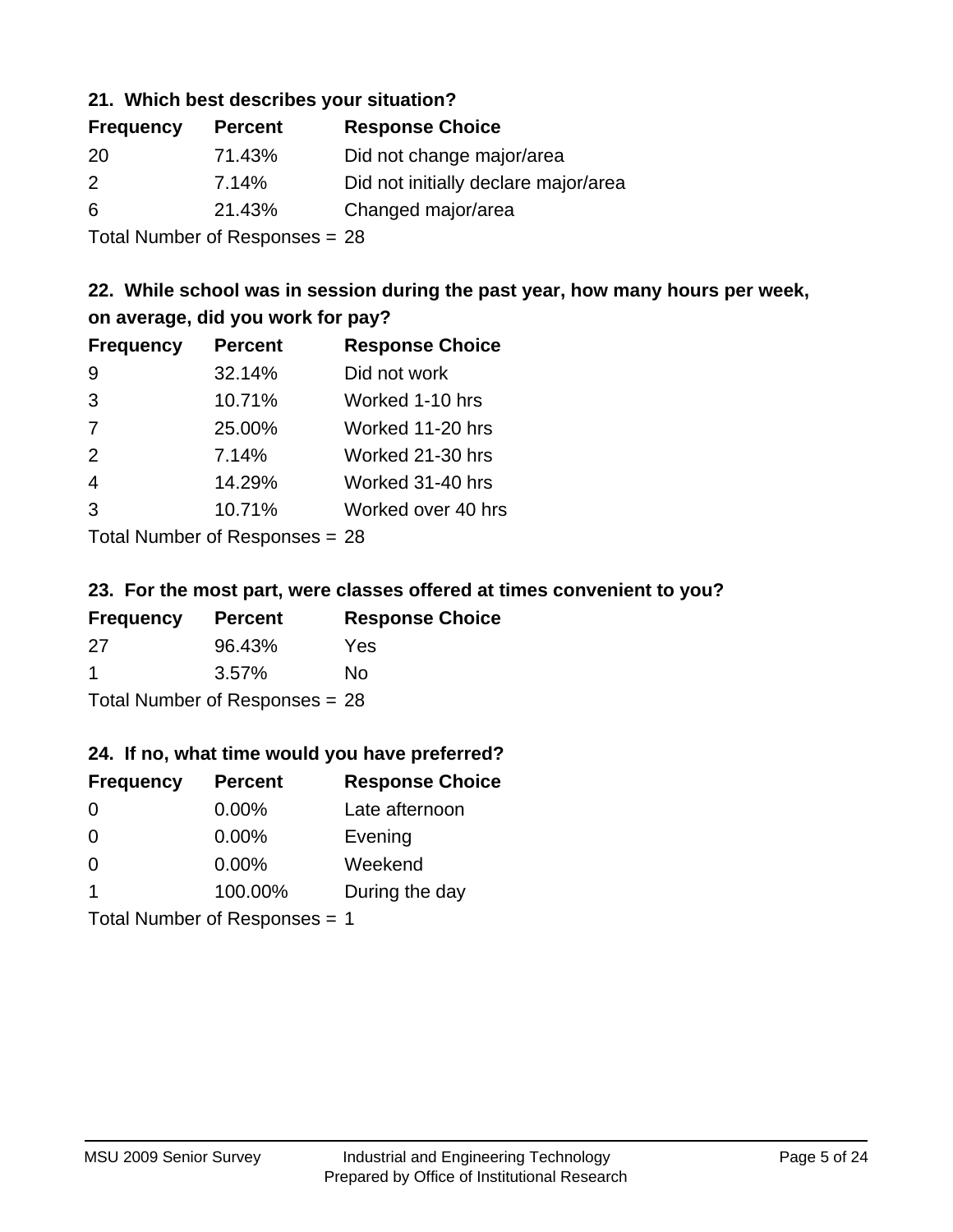# **25. Which best describes the location where you completed the majority of your**

| coursework?      |                |                        |
|------------------|----------------|------------------------|
| <b>Frequency</b> | <b>Percent</b> | <b>Response Choice</b> |
| 26               | 92.86%         | Murray                 |
| 0                | 0.00%          | Paducah                |
| 0                | 0.00%          | Ft. Campbell           |
| 0                | 0.00%          | Madisonville           |
| 0                | 0.00%          | Hopkinsville           |
| 0                | 0.00%          | Henderson              |
| 2                | 7.14%          | On the Internet        |
|                  | 0.00%          | Other                  |

Total Number of Responses = 28

# **26. Did you take any online courses while at Murray State?**

| <b>Frequency</b> | <b>Percent</b>                 | <b>Response Choice</b> |
|------------------|--------------------------------|------------------------|
| -6               | 21.43%                         | Yes                    |
| 22               | 78.57%                         | Nο                     |
|                  | Total Number of Responses = 28 |                        |

# **27. Did it take you an extra semester or more to complete degree requirements at Murray State?**

| <b>Frequency</b> | <b>Percent</b>                   | <b>Response Choice</b> |
|------------------|----------------------------------|------------------------|
| 15               | 53.57%                           | Yes                    |
| 13               | 46.43%                           | No                     |
|                  | Total Number of Responses = $28$ |                        |

#### **28. If yes, why did it take you an extra semester or more?**

| <b>Frequency</b>                 | <b>Percent</b> | <b>Response Choice</b>                                       |
|----------------------------------|----------------|--------------------------------------------------------------|
| 2                                | 13.33%         | Work obligation limited my enrollment.                       |
| $\mathbf{1}$                     | 6.67%          | Family obligations limited my enrollment.                    |
| $\mathbf 0$                      | $0.00\%$       | Tuition and other costs of attendance limited my enrollment. |
| 2                                | 13.33%         | A decision to change majors added to my requirements.        |
| 3                                | 20.00%         | A required course or courses were not offered.               |
| 2                                | 13.33%         | Credits were lost transferring to Murray State.              |
| 5                                | 33.33%         | Other                                                        |
| Total Number of Responses $= 15$ |                |                                                              |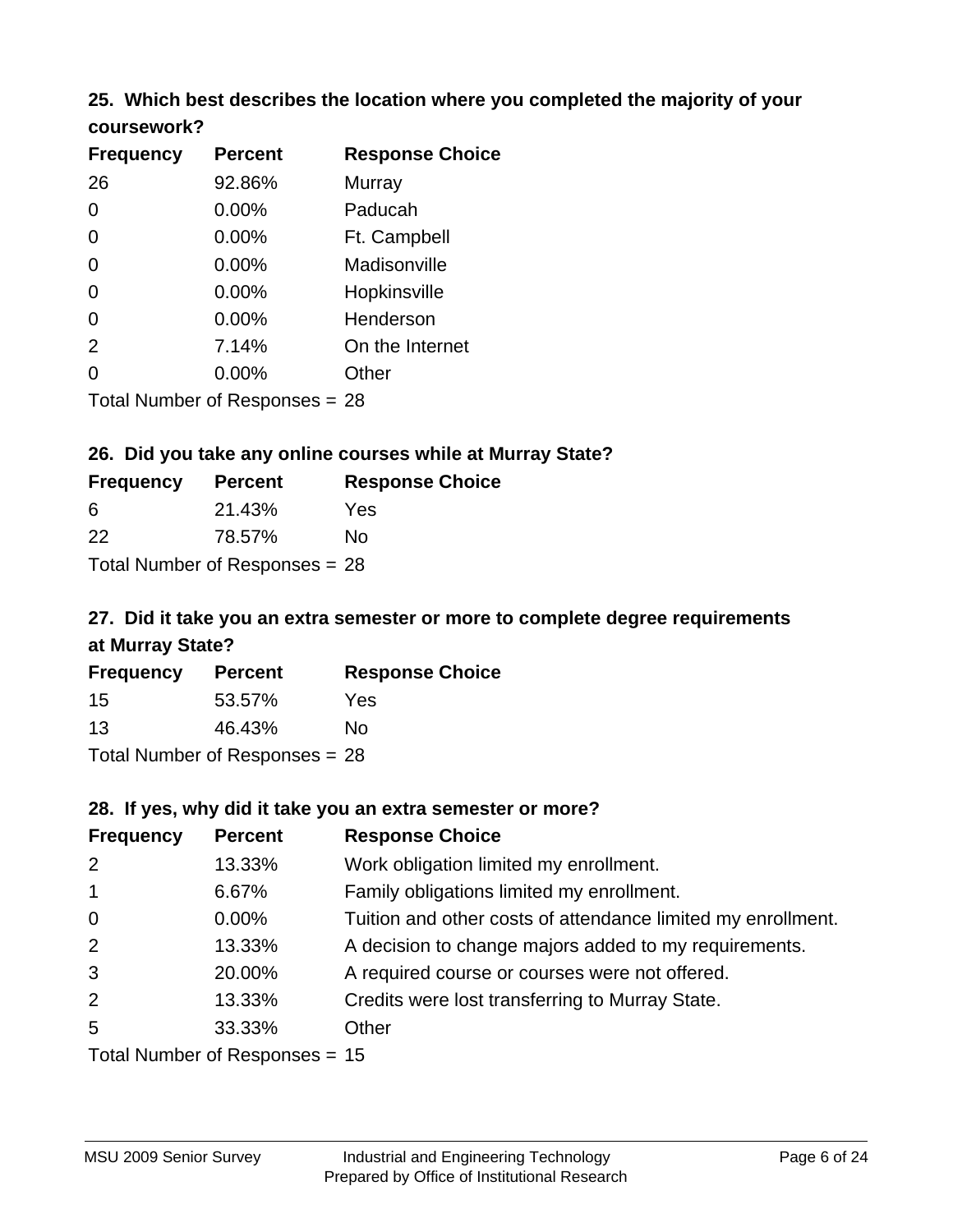# **29. Did you have trouble getting any course(s) you needed while at Murray State?**

| <b>Frequency</b>               | <b>Percent</b> | <b>Response Choice</b> |  |
|--------------------------------|----------------|------------------------|--|
| -7                             | 25.00%         | Yes                    |  |
| -21                            | 75.00%         | No.                    |  |
| Total Number of Responses = 28 |                |                        |  |

# **30. If yes, why did you have trouble getting the course?**

| <b>Frequency</b> | <b>Percent</b> | <b>Response Choice</b>                                |
|------------------|----------------|-------------------------------------------------------|
| -5               | 71.43%         | Not offered the semester I needed it.                 |
| $\overline{0}$   | $0.00\%$       | Not offered at hours convenient to my work schedule.  |
| $\overline{0}$   | $0.00\%$       | Not offered at hours suitable for my school schedule. |
| 2                | 28.57%         | All course sections were closed.                      |
| $\overline{0}$   | $0.00\%$       | I was unaware of the prerequisites for the course.    |
|                  |                |                                                       |

Total Number of Responses = 7

# **31. Which statement best describes your experience with off-campus coop/internship?**

| <b>Frequency</b> | <b>Percent</b> | <b>Response Choice</b>             |
|------------------|----------------|------------------------------------|
| 5                | 18.52%         | Cannot judge, I did not have one.  |
| 11               | 40.74%         | My experience was very valuable.   |
| 11               | 40.74%         | My experience was valuable.        |
| $\Omega$         | $0.00\%$       | My experience was of little value. |
| $\Omega$         | 0.00%          | My experience was of no value.     |
|                  |                |                                    |

Total Number of Responses = 27

# **32. Which statement best describes your experience with on-campus faculty-directed research, scholarly, or creative project?**

| <b>Frequency</b> | <b>Percent</b>                  | <b>Response Choice</b>             |
|------------------|---------------------------------|------------------------------------|
| 16               | 57.14%                          | Cannot judge; I did not have one.  |
| 6                | 21.43%                          | My experience was very valuable.   |
| 6                | 21.43%                          | My experience was valuable.        |
| $\Omega$         | $0.00\%$                        | My experience was of little value. |
| $\Omega$         | $0.00\%$                        | My experience was of no value.     |
|                  | $Total Number of Denonose = 29$ |                                    |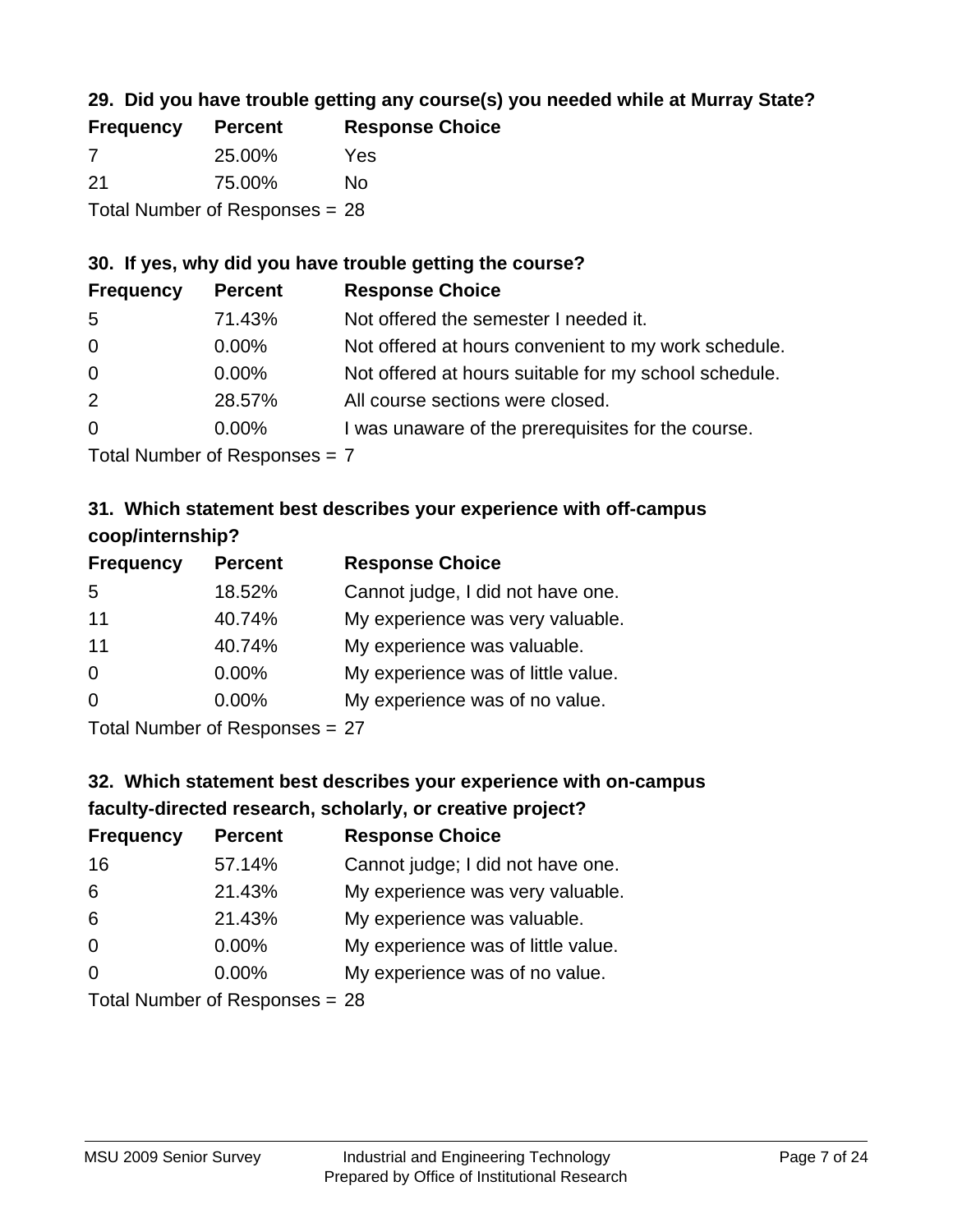#### **33. Which statement best describes your experience with academic advising in your major/area?**

| $\cdots$ your mapproved. |                |                                                       |
|--------------------------|----------------|-------------------------------------------------------|
| <b>Frequency</b>         | <b>Percent</b> | <b>Response Choice</b>                                |
| 0                        | $0.00\%$       | Cannot judge; I did not make use of the opportunity.  |
| 28                       | 100.00%        | I was satisfied with information my adviser provided. |
| $\overline{0}$           | $0.00\%$       | Advice was inaccurate, incomplete, or misleading.     |
| $\Omega$                 | $0.00\%$       | My adviser was not available.                         |
|                          |                |                                                       |

Total Number of Responses = 28

# **For questions 34-48, indicate the extent to which you were satisfied.**

| 34. Class size relative to type of course |
|-------------------------------------------|
|-------------------------------------------|

| <b>Frequency</b>                | <b>Percent</b> | <b>Response Choice</b> |  |
|---------------------------------|----------------|------------------------|--|
| -21                             | 77.78%         | Very satisfied         |  |
| -6                              | 22.22%         | Satisfied              |  |
| $\Omega$                        | 0.00%          | <b>Dissatisfied</b>    |  |
| $\Omega$                        | 0.00%          | Very dissatisfied      |  |
| Total Number of Responses $-27$ |                |                        |  |

Total Number of Responses  $=$  27

# **35. Out-of-class availability of faculty**

| <b>Frequency</b> | <b>Percent</b>             | <b>Response Choice</b> |
|------------------|----------------------------|------------------------|
| 11               | 39.29%                     | Very satisfied         |
| 16               | 57.14%                     | Satisfied              |
| 1                | 3.57%                      | <b>Dissatisfied</b>    |
| $\Omega$         | 0.00%                      | Very dissatisfied      |
|                  | Total Number of Deepersoon |                        |

Total Number of Responses = 28

# **36. Effectiveness of your high school preparation for college work**

| <b>Frequency</b>             | <b>Percent</b> | <b>Response Choice</b> |  |
|------------------------------|----------------|------------------------|--|
| .5                           | 18.52%         | Very satisfied         |  |
| 14                           | 51.85%         | Satisfied              |  |
| 6                            | 22.22%         | <b>Dissatisfied</b>    |  |
| $\mathcal{P}$                | 7.41%          | Very dissatisfied      |  |
| Total Number of DoEROR 22 77 |                |                        |  |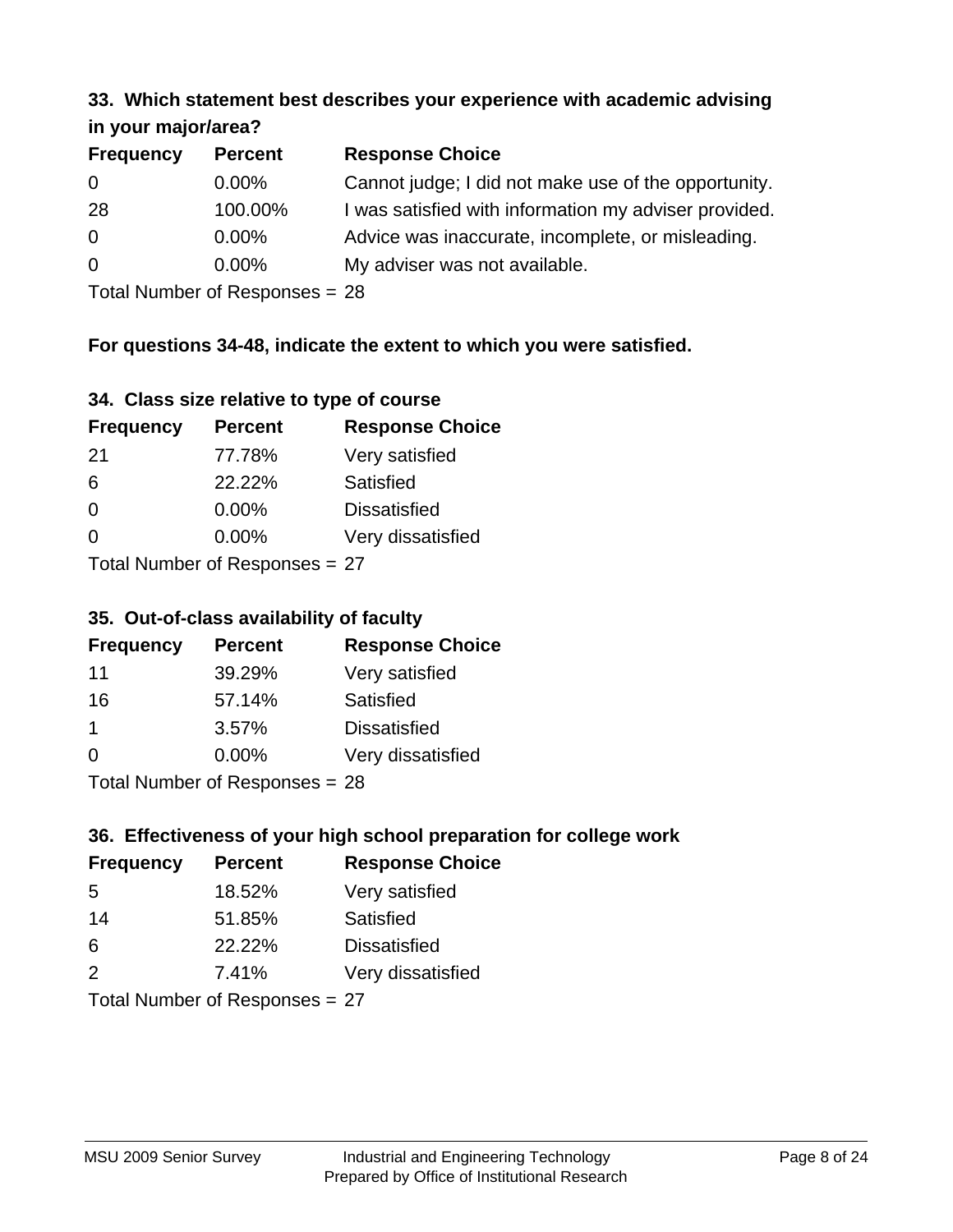# **37. Fairness of faculty in their treatment of individual students**

| <b>Frequency</b> | <b>Percent</b> | <b>Response Choice</b> |
|------------------|----------------|------------------------|
| 8                | 29.63%         | Very satisfied         |
| 17               | 62.96%         | Satisfied              |
| $\mathcal{P}$    | 7.41%          | <b>Dissatisfied</b>    |
| $\Omega$         | 0.00%          | Very dissatisfied      |
|                  |                |                        |

Total Number of Responses = 27

# **38. Overall quality of instruction at Murray State**

| <b>Frequency</b> | <b>Percent</b> | <b>Response Choice</b> |
|------------------|----------------|------------------------|
| 8                | 28.57%         | Very satisfied         |
| 19               | 67.86%         | Satisfied              |
| $\mathbf 1$      | 3.57%          | <b>Dissatisfied</b>    |
| $\Omega$         | 0.00%          | Very dissatisfied      |
|                  |                |                        |

Total Number of Responses = 28

# **39. Quality of instruction in University Studies (General Education) courses**

| <b>Frequency</b> | <b>Percent</b>            | <b>Response Choice</b> |
|------------------|---------------------------|------------------------|
| 6                | 21.43%                    | Very satisfied         |
| 20               | 71.43%                    | Satisfied              |
| $\mathcal{P}$    | 7.14%                     | <b>Dissatisfied</b>    |
| $\Omega$         | 0.00%                     | Very dissatisfied      |
|                  | Total Number of Deepensee |                        |

Total Number of Responses = 28

#### **40. Quality of instruction in your major**

| <b>Frequency</b>               | <b>Percent</b> | <b>Response Choice</b> |
|--------------------------------|----------------|------------------------|
| 19                             | 67.86%         | Very satisfied         |
| 9                              | 32.14%         | Satisfied              |
| $\Omega$                       | $0.00\%$       | <b>Dissatisfied</b>    |
| $\Omega$                       | $0.00\%$       | Very dissatisfied      |
| Total Number of Responses = 28 |                |                        |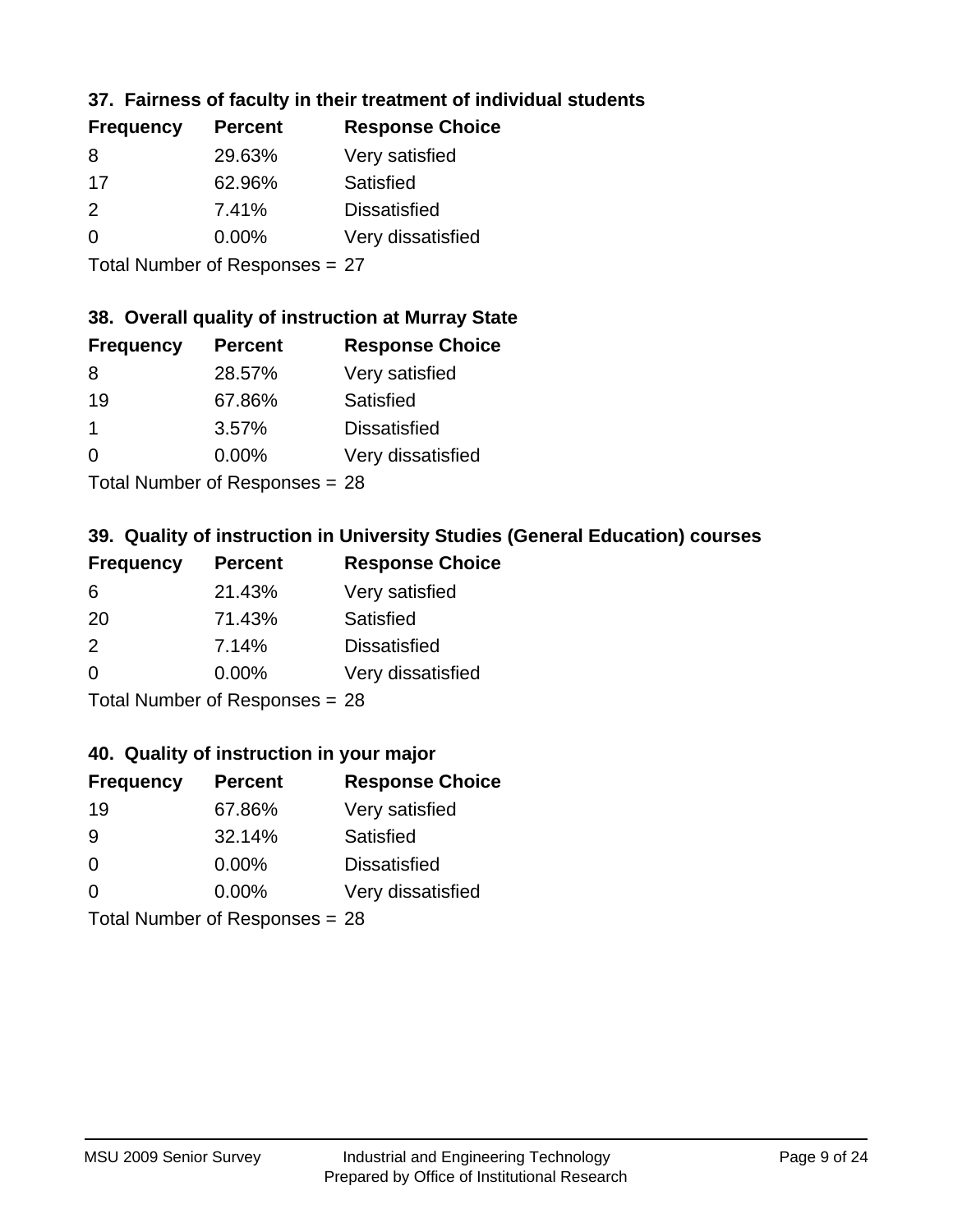# **41. Clarity of program objectives in your major**

| <b>Frequency</b> | <b>Percent</b> | <b>Response Choice</b> |
|------------------|----------------|------------------------|
| 16               | 57.14%         | Very satisfied         |
| 11               | 39.29%         | Satisfied              |
|                  | 3.57%          | <b>Dissatisfied</b>    |
| 0                | $0.00\%$       | Very dissatisfied      |
|                  |                |                        |

Total Number of Responses = 28

#### **42. Intellectual challenge of the academic program**

| <b>Frequency</b> | <b>Percent</b> | <b>Response Choice</b> |
|------------------|----------------|------------------------|
| 17               | 60.71%         | Very satisfied         |
| 10               | 35.71%         | Satisfied              |
| -1               | 3.57%          | <b>Dissatisfied</b>    |
| $\Omega$         | 0.00%          | Very dissatisfied      |
|                  |                |                        |

Total Number of Responses = 28

# **43. Encouragement and information from your major department for employment after graduation**

| <b>Frequency</b> | <b>Percent</b> | <b>Response Choice</b> |
|------------------|----------------|------------------------|
| 12               | 44.44%         | Very satisfied         |
| 14               | 51.85%         | Satisfied              |
| $\mathbf 1$      | 3.70%          | <b>Dissatisfied</b>    |
| 0                | 0.00%          | Very dissatisfied      |
|                  |                |                        |

Total Number of Responses = 27

# **44. Availability of opportunities to engage in a faculty-mentored research,**

# **scholarly, or creative project in your area of study/interest**

| <b>Frequency</b> | <b>Percent</b> | <b>Response Choice</b> |
|------------------|----------------|------------------------|
| 6                | 22.22%         | Very satisfied         |
| 16               | 59.26%         | Satisfied              |
| .5               | 18.52%         | <b>Dissatisfied</b>    |
| $\Omega$         | 0.00%          | Very dissatisfied      |
|                  |                |                        |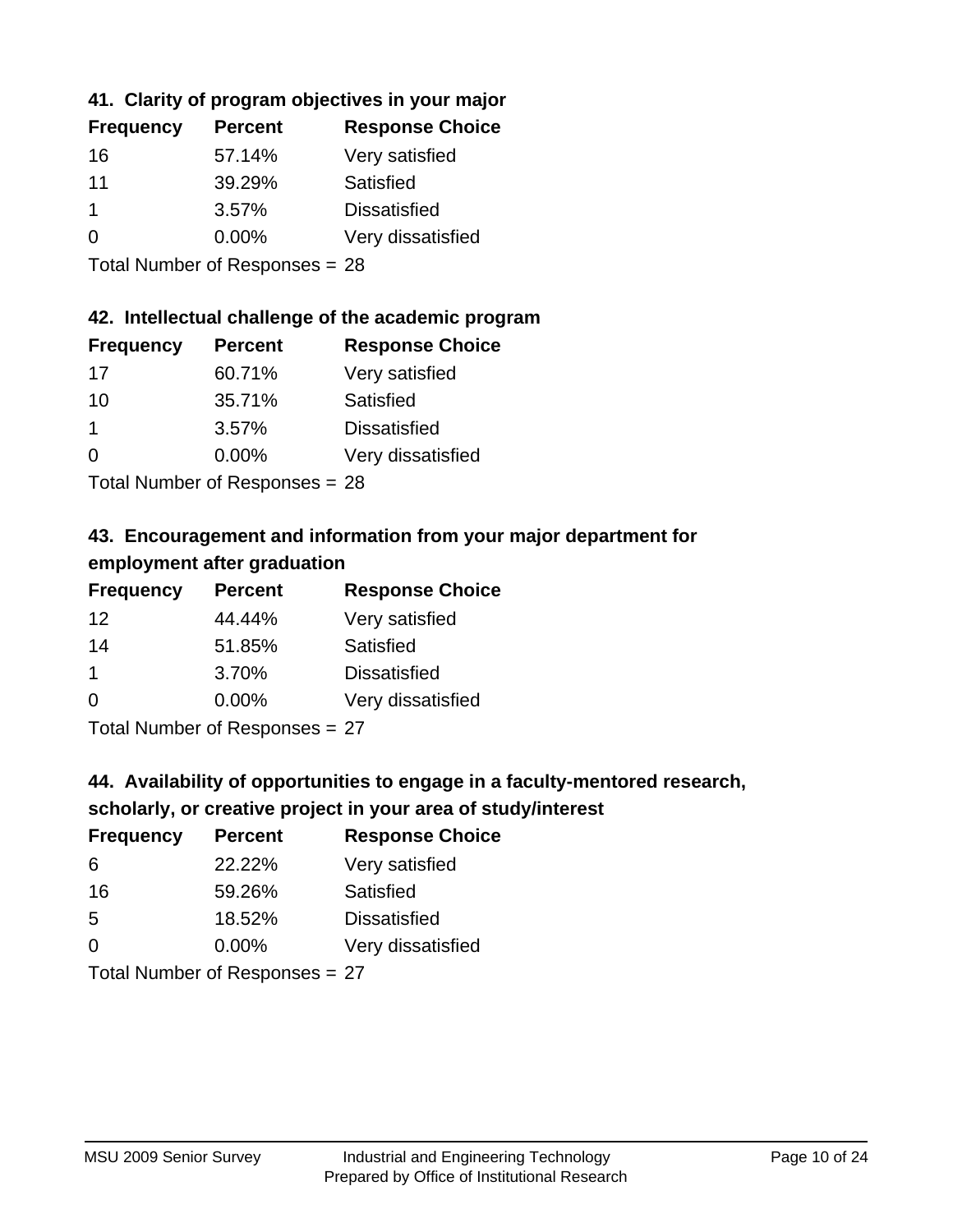#### **45. Library hours**

| <b>Frequency</b> | <b>Percent</b> | <b>Response Choice</b> |
|------------------|----------------|------------------------|
| 11               | 40.74%         | Very satisfied         |
| 13               | 48.15%         | Satisfied              |
| 3                | 11.11%         | <b>Dissatisfied</b>    |
| $\Omega$         | 0.00%          | Very dissatisfied      |
|                  |                |                        |

Total Number of Responses = 27

# **46. Effectiveness of library personnel in meeting your information needs**

| <b>Frequency</b> | <b>Percent</b> | <b>Response Choice</b> |
|------------------|----------------|------------------------|
| 10               | 37.04%         | Very satisfied         |
| 17               | 62.96%         | Satisfied              |
| $\Omega$         | 0.00%          | <b>Dissatisfied</b>    |
| $\Omega$         | 0.00%          | Very dissatisfied      |
|                  |                |                        |

Total Number of Responses = 27

#### **47. Access to library resources on hand**

| <b>Frequency</b> | <b>Percent</b>            | <b>Response Choice</b> |
|------------------|---------------------------|------------------------|
| 10               | 37.04%                    | Very satisfied         |
| 16               | 59.26%                    | Satisfied              |
| 1                | 3.70%                     | <b>Dissatisfied</b>    |
| $\Omega$         | $0.00\%$                  | Very dissatisfied      |
|                  | Total Number of Deepensee |                        |

Total Number of Responses = 27

#### **48. Electronic access to library resources**

| <b>Frequency</b> | <b>Percent</b>             | <b>Response Choice</b> |
|------------------|----------------------------|------------------------|
| 12               | 44.44%                     | Very satisfied         |
| 11               | 40.74%                     | Satisfied              |
| 3                | 11.11%                     | <b>Dissatisfied</b>    |
| -1               | 3.70%                      | Very dissatisfied      |
|                  | Total Number of Deepersoon |                        |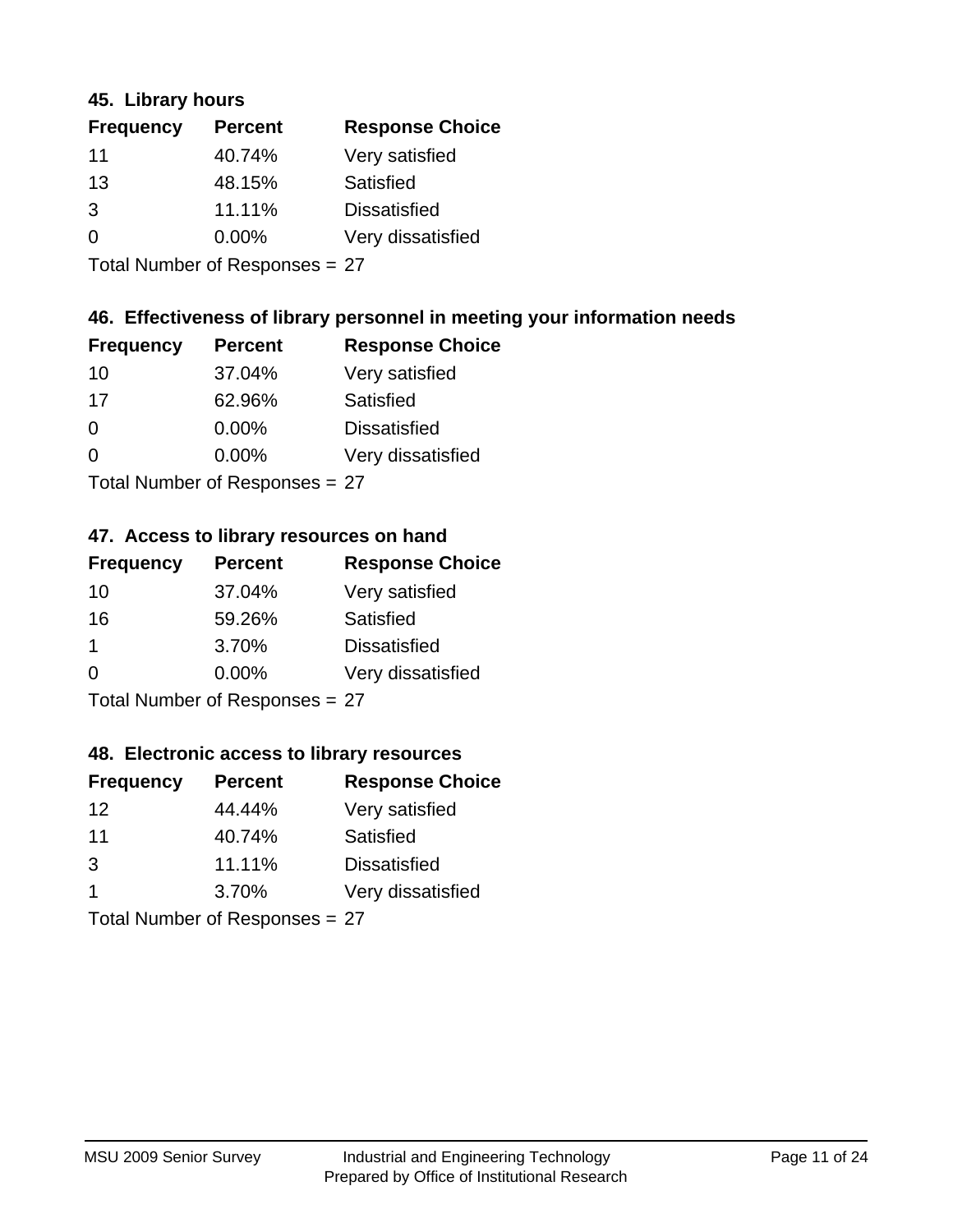**was in helping you achieve these goals. For questions 49-55, please indicate how effective University Studies at MSU** 

# **49. Writing Skills**

| <b>Frequency</b>               | <b>Percent</b> | <b>Response Choice</b> |
|--------------------------------|----------------|------------------------|
| 5                              | 18.52%         | Very effective         |
| 19                             | 70.37%         | Effective              |
| 2                              | 7.41%          | Ineffective            |
| $\overline{\mathbf{1}}$        | 3.70%          | Very ineffective       |
| Total Number of Responses = 27 |                |                        |

# **50. Speaking Skills**

| <b>Frequency</b>               | <b>Percent</b> | <b>Response Choice</b> |
|--------------------------------|----------------|------------------------|
|                                | 25.93%         | Very effective         |
| 18                             | 66.67%         | Effective              |
| $\mathcal{P}$                  | 7.41%          | Ineffective            |
| $\Omega$                       | $0.00\%$       | Very ineffective       |
| Total Number of Responses = 27 |                |                        |

#### **51. Critical Thinking Skills**

| <b>Frequency</b>               | <b>Percent</b> | <b>Response Choice</b> |
|--------------------------------|----------------|------------------------|
| 8                              | 29.63%         | Very effective         |
| 17                             | 62.96%         | Effective              |
| $\mathbf 1$                    | 3.70%          | Ineffective            |
| -1                             | 3.70%          | Very ineffective       |
| Total Number of Responses = 27 |                |                        |

# **52. Computer Technology**

| <b>Frequency</b>               | <b>Percent</b> | <b>Response Choice</b> |
|--------------------------------|----------------|------------------------|
| 8                              | 28.57%         | Very effective         |
| 18                             | 64.29%         | Effective              |
| $\Omega$                       | $0.00\%$       | Ineffective            |
| $\mathcal{P}$                  | 7.14%          | Very ineffective       |
| Total Number of Responses = 28 |                |                        |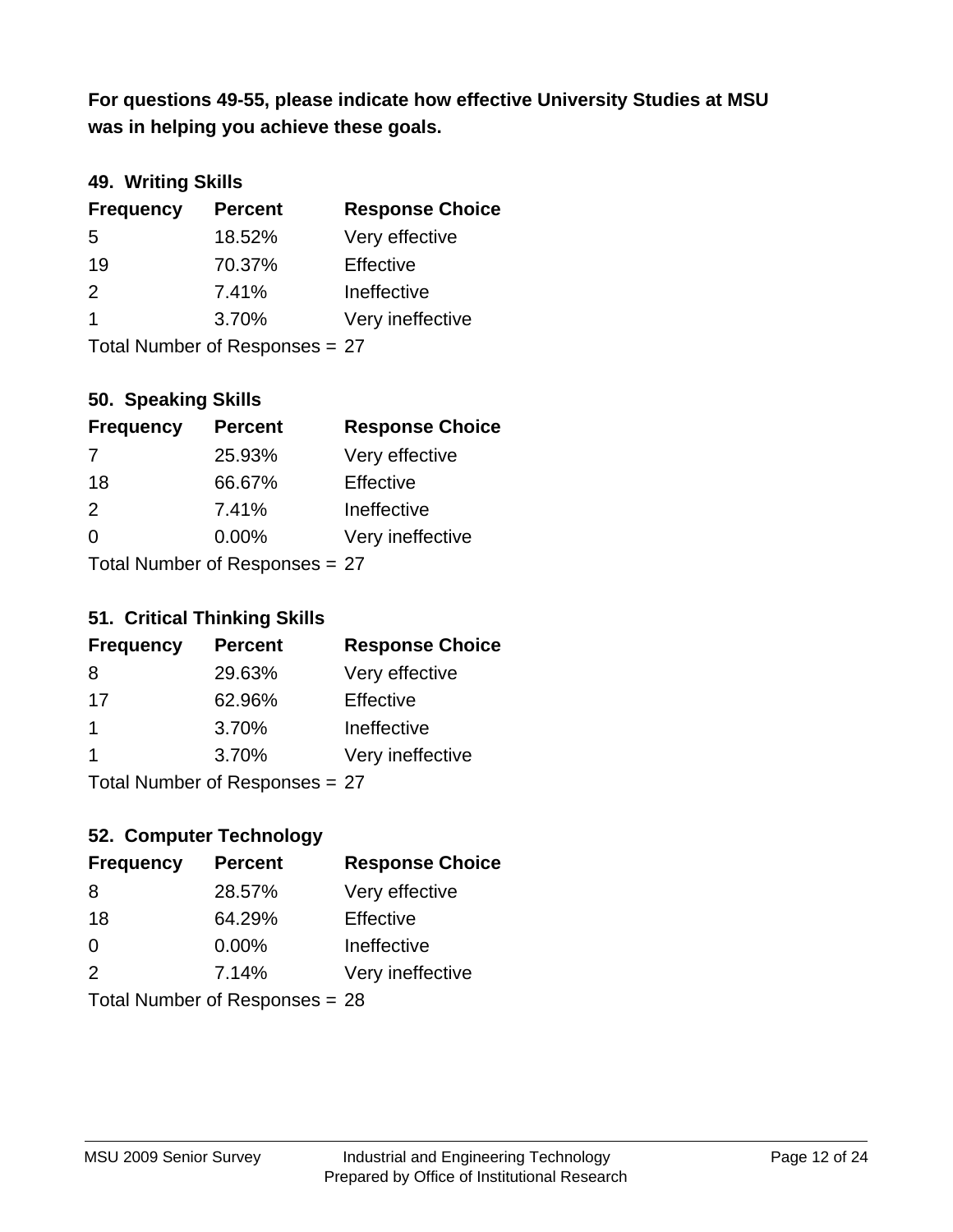# **53. General Knowledge in the liberal arts and sciences**

| <b>Frequency</b> | <b>Percent</b> | <b>Response Choice</b> |
|------------------|----------------|------------------------|
| 4                | 14.29%         | Very effective         |
| 21               | 75.00%         | Effective              |
| $\mathcal{P}$    | 7.14%          | Ineffective            |
|                  | 3.57%          | Very ineffective       |
|                  |                |                        |

Total Number of Responses = 28

#### **54. International Perspectives**

| <b>Frequency</b> | <b>Percent</b> | <b>Response Choice</b> |
|------------------|----------------|------------------------|
| 1                | 3.70%          | Very effective         |
| 19               | 70.37%         | Effective              |
| .5               | 18.52%         | Ineffective            |
| $\mathcal{P}$    | 7.41%          | Very ineffective       |
|                  |                |                        |

Total Number of Responses = 27

#### **55. Stimulation of interest in areas outside your chosen field of study**

| <b>Frequency</b> | <b>Percent</b>                 | <b>Response Choice</b> |
|------------------|--------------------------------|------------------------|
| 8                | 28.57%                         | Very effective         |
| 16               | 57.14%                         | Effective              |
| 3                | 10.71%                         | Ineffective            |
| $\overline{1}$   | 3.57%                          | Very ineffective       |
|                  | Total Number of Responses = 28 |                        |

# **For questions 56-83, please indicate how satisfactorily the following met your needs**

#### **56. African-American Student Services**

| <b>Frequency</b> | <b>Percent</b>                 | <b>Response Choice</b> |
|------------------|--------------------------------|------------------------|
| 27               | 96.43%                         | Did not use            |
| $\overline{1}$   | 3.57%                          | Very satisfied         |
| 0                | 0.00%                          | Satisfied              |
| $\Omega$         | 0.00%                          | <b>Dissatisfied</b>    |
| $\Omega$         | $0.00\%$                       | Very dissatisfied      |
|                  | Total Number of Responses = 28 |                        |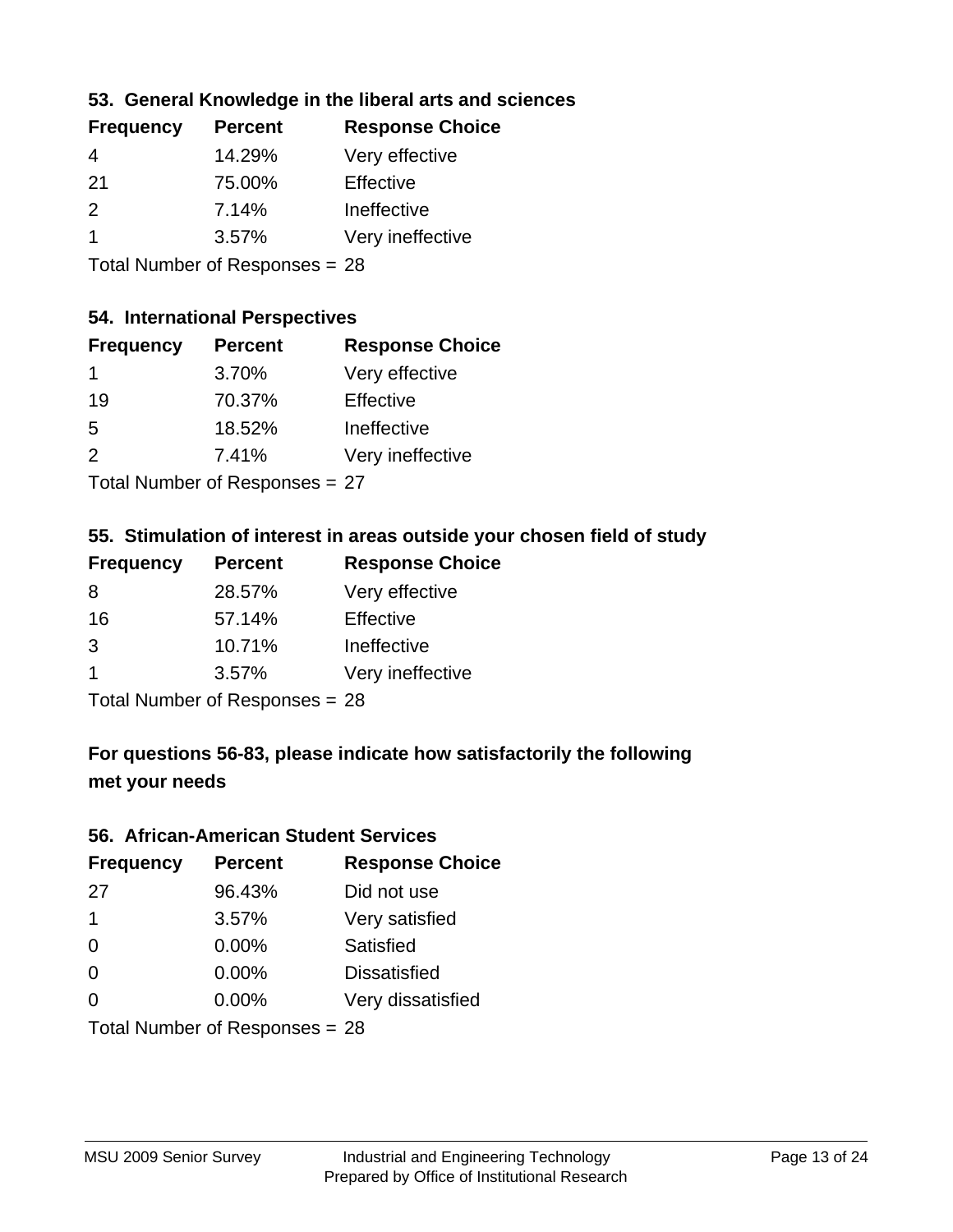#### **57. Career Services Office**

| <b>Frequency</b> | <b>Percent</b> | <b>Response Choice</b> |
|------------------|----------------|------------------------|
| 8                | 28.57%         | Did not use            |
| 10               | 35.71%         | Very satisfied         |
| 8                | 28.57%         | Satisfied              |
| $\mathcal{P}$    | 7.14%          | <b>Dissatisfied</b>    |
| ∩                | $0.00\%$       | Very dissatisfied      |
|                  |                |                        |

Total Number of Responses = 28

# **58. Counseling and Testing Center**

| <b>Frequency</b> | <b>Percent</b>            | <b>Response Choice</b> |
|------------------|---------------------------|------------------------|
| 25               | 89.29%                    | Did not use            |
| 2                | 7.14%                     | Very satisfied         |
| $\mathbf 1$      | 3.57%                     | <b>Satisfied</b>       |
| $\Omega$         | 0.00%                     | <b>Dissatisfied</b>    |
| ∩                | 0.00%                     | Very dissatisfied      |
|                  | Total Number of Desponses |                        |

Total Number of Responses = 28

#### **59. Cultural programming and activities**

| <b>Frequency</b> | <b>Percent</b>                 | <b>Response Choice</b> |
|------------------|--------------------------------|------------------------|
| 25               | 89.29%                         | Did not use            |
| 3                | 10.71%                         | Very satisfied         |
| $\Omega$         | 0.00%                          | <b>Satisfied</b>       |
| $\Omega$         | $0.00\%$                       | <b>Dissatisfied</b>    |
| $\Omega$         | 0.00%                          | Very dissatisfied      |
|                  | Total Number of Responses = 28 |                        |

# **60. E-study courses**

| <b>OD.</b> E-Study codiaca |                                |                        |
|----------------------------|--------------------------------|------------------------|
| <b>Frequency</b>           | <b>Percent</b>                 | <b>Response Choice</b> |
| 12                         | 42.86%                         | Did not use            |
| 8                          | 28.57%                         | Very satisfied         |
| 7                          | 25.00%                         | Satisfied              |
| -1                         | 3.57%                          | <b>Dissatisfied</b>    |
| $\Omega$                   | 0.00%                          | Very dissatisfied      |
|                            | Total Number of Responses = 28 |                        |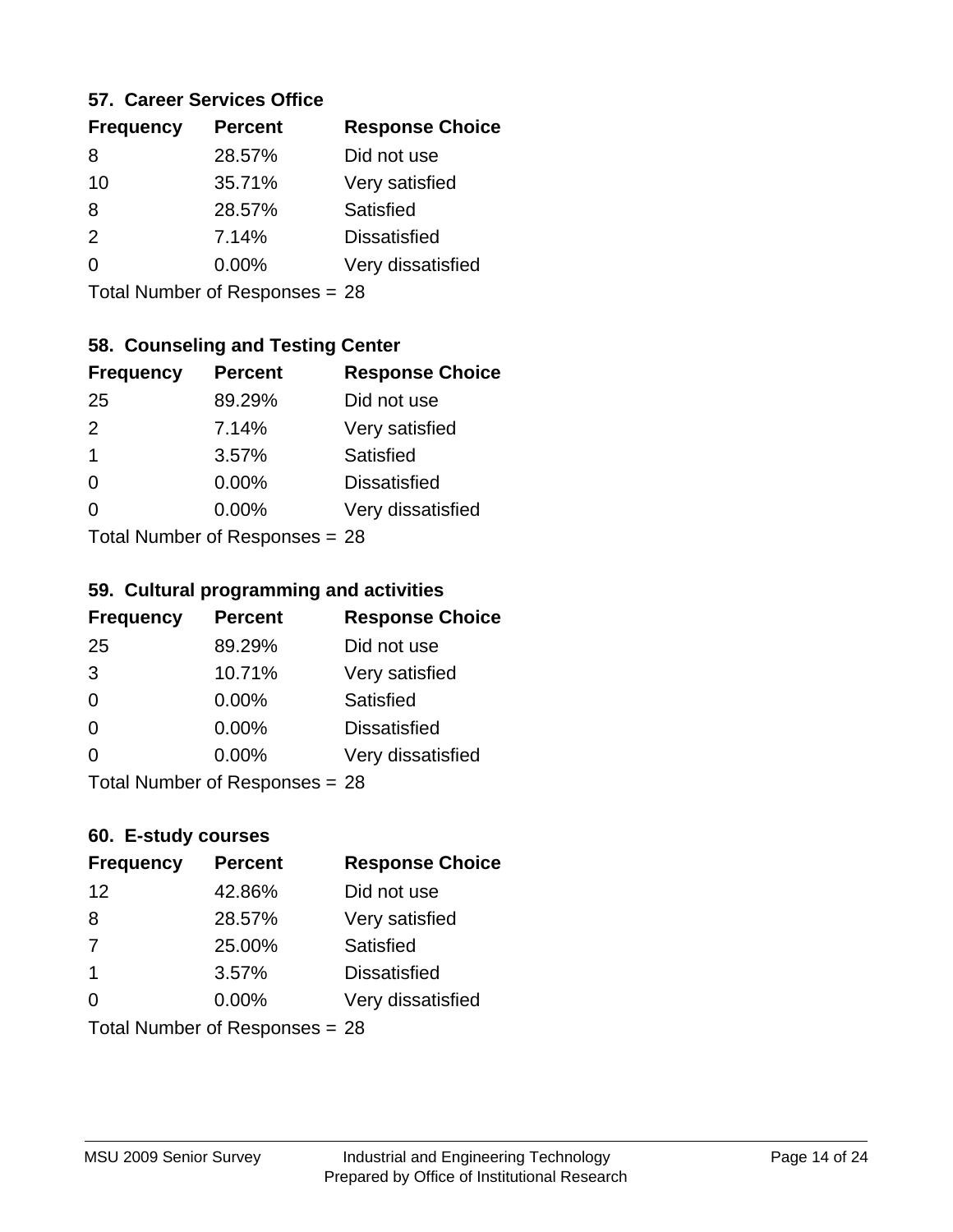#### **61. Food Services**

| <b>Frequency</b> | <b>Percent</b> | <b>Response Choice</b> |
|------------------|----------------|------------------------|
| 5                | 18.52%         | Did not use            |
| 8                | 29.63%         | Very satisfied         |
| 7                | 25.93%         | Satisfied              |
| $\overline{4}$   | 14.81%         | <b>Dissatisfied</b>    |
| 3                | 11.11%         | Very dissatisfied      |
|                  |                |                        |

Total Number of Responses = 27

# **62. Greek life and activities**

| <b>Frequency</b>               | <b>Percent</b> | <b>Response Choice</b> |
|--------------------------------|----------------|------------------------|
| 22                             | 84.62%         | Did not use            |
| 3                              | 11.54%         | Very satisfied         |
| $\overline{1}$                 | 3.85%          | Satisfied              |
| $\Omega$                       | 0.00%          | <b>Dissatisfied</b>    |
| 0                              | 0.00%          | Very dissatisfied      |
| Total Number of Responses = 26 |                |                        |

#### **63. Health Services**

| <b>Frequency</b> | <b>Percent</b> | <b>Response Choice</b> |
|------------------|----------------|------------------------|
| 13               | 48.15%         | Did not use            |
| 4                | 14.81%         | Very satisfied         |
| 7                | 25.93%         | Satisfied              |
| -1               | 3.70%          | <b>Dissatisfied</b>    |
| $\mathcal{P}$    | 7.41%          | Very dissatisfied      |
|                  |                |                        |

Total Number of Responses = 27

# **64. Honor Societies/Departmental Clubs/Special Interest Organizations**

| <b>Frequency</b>               | <b>Percent</b> | <b>Response Choice</b> |
|--------------------------------|----------------|------------------------|
| 11                             | 40.74%         | Did not use            |
| 9                              | 33.33%         | Very satisfied         |
| 7                              | 25.93%         | Satisfied              |
| $\Omega$                       | $0.00\%$       | <b>Dissatisfied</b>    |
| $\Omega$                       | 0.00%          | Very dissatisfied      |
| Total Number of Responses = 27 |                |                        |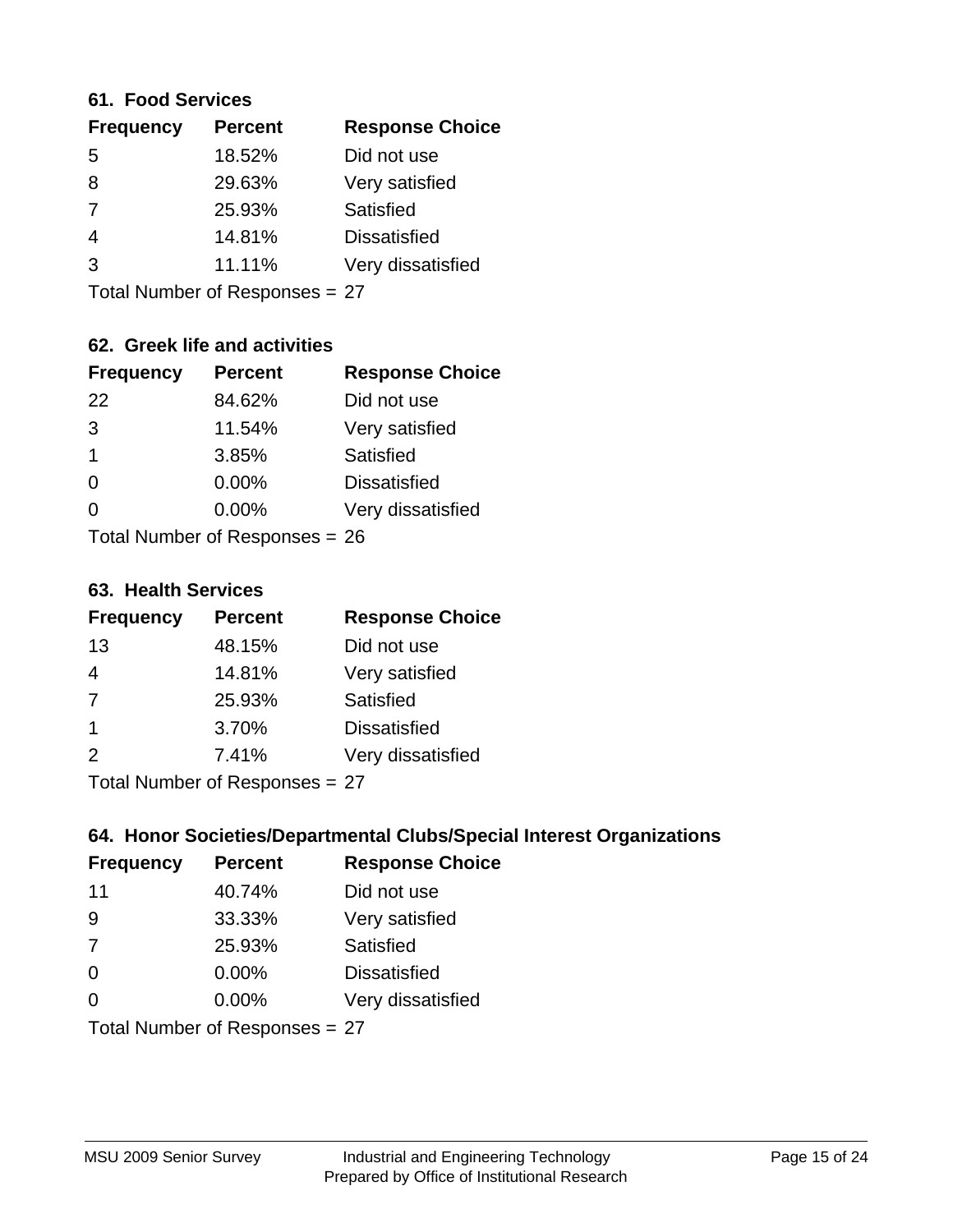#### **65. International Programs and activities**

| <b>Percent</b> | <b>Response Choice</b> |
|----------------|------------------------|
| 80.77%         | Did not use            |
| 11.54%         | Very satisfied         |
| 3.85%          | Satisfied              |
| 0.00%          | <b>Dissatisfied</b>    |
| 3.85%          | Very dissatisfied      |
|                |                        |

Total Number of Responses = 26

# **66. International student support services**

| <b>Frequency</b>          | <b>Percent</b> | <b>Response Choice</b> |
|---------------------------|----------------|------------------------|
| 24                        | 92.31%         | Did not use            |
| $\mathbf 1$               | 3.85%          | Very satisfied         |
| $\Omega$                  | 0.00%          | <b>Satisfied</b>       |
| $\Omega$                  | 0.00%          | <b>Dissatisfied</b>    |
| 1                         | 3.85%          | Very dissatisfied      |
| Total Number of Deepersee |                |                        |

Total Number of Responses = 26

#### **67. Intramural Sports and Recreation**

| <b>Frequency</b>           | <b>Percent</b> | <b>Response Choice</b> |
|----------------------------|----------------|------------------------|
| 18                         | 66.67%         | Did not use            |
| 3                          | 11.11%         | Very satisfied         |
| $\overline{4}$             | 14.81%         | Satisfied              |
| 2                          | 7.41%          | <b>Dissatisfied</b>    |
| $\Omega$                   | 0.00%          | Very dissatisfied      |
| Tetal Number of Desperance |                |                        |

Total Number of Responses = 27

# **68. Lowry Center/Community College**

| <b>Frequency</b>               | <b>Percent</b> | <b>Response Choice</b> |
|--------------------------------|----------------|------------------------|
| 20                             | 74.07%         | Did not use            |
| $\overline{4}$                 | 14.81%         | Very satisfied         |
| 2                              | 7.41%          | Satisfied              |
| $\mathbf 1$                    | 3.70%          | <b>Dissatisfied</b>    |
| $\Omega$                       | 0.00%          | Very dissatisfied      |
| Total Number of Responses = 27 |                |                        |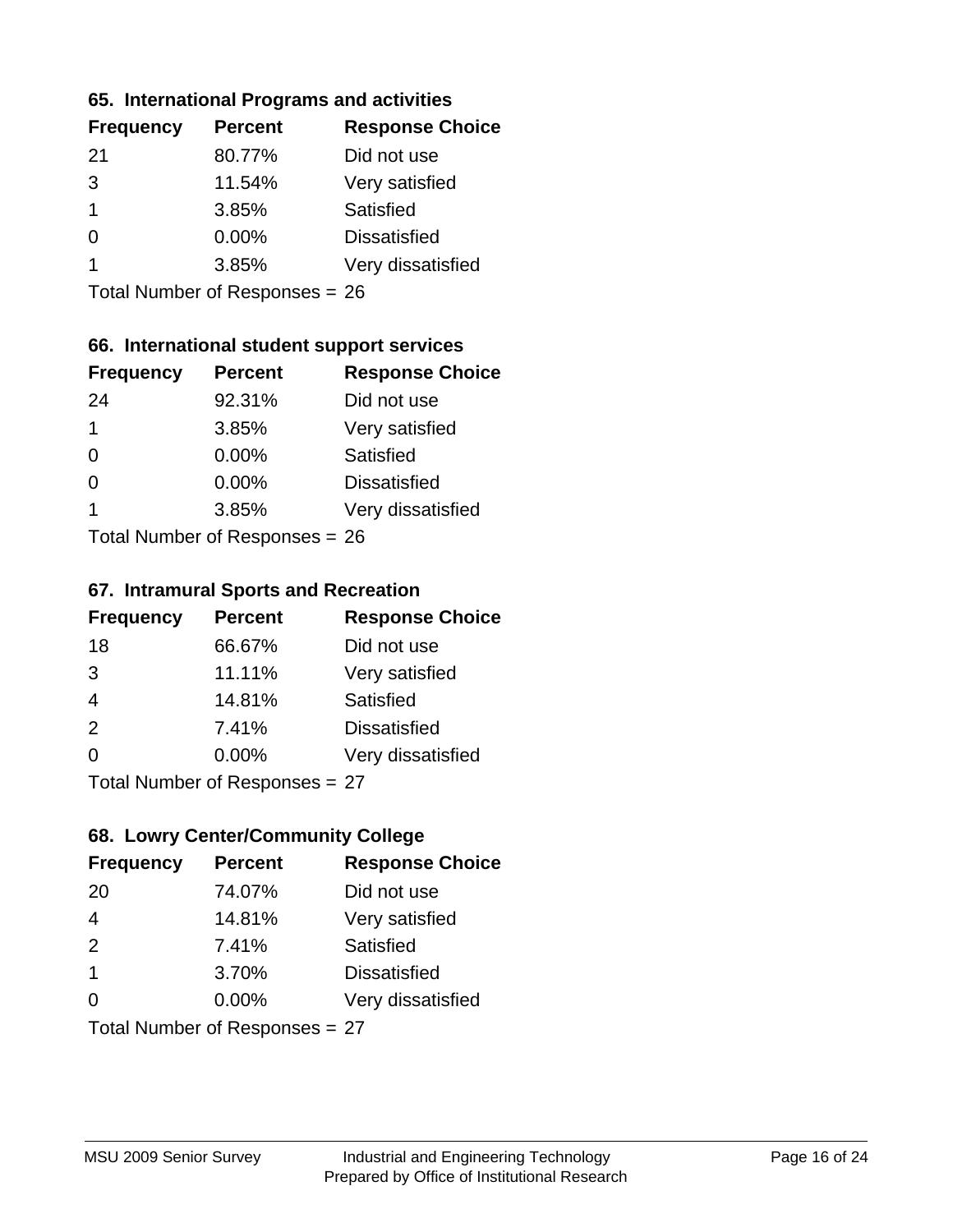# **69. Library**

| <b>Frequency</b> | <b>Percent</b> | <b>Response Choice</b> |
|------------------|----------------|------------------------|
| 4                | 14.81%         | Did not use            |
| 12               | 44.44%         | Very satisfied         |
| 11               | 40.74%         | Satisfied              |
| $\Omega$         | $0.00\%$       | <b>Dissatisfied</b>    |
| $\Omega$         | $0.00\%$       | Very dissatisfied      |
|                  |                |                        |

Total Number of Responses = 27

# **70. MAP Report**

| <b>Frequency</b>               | <b>Percent</b> | <b>Response Choice</b> |
|--------------------------------|----------------|------------------------|
|                                | 0.00%          | Did not use            |
| 13                             | 48.15%         | Very satisfied         |
| 7                              | 25.93%         | Satisfied              |
| 6                              | 22.22%         | <b>Dissatisfied</b>    |
| 1                              | 3.70%          | Very dissatisfied      |
| Total Number of Responses = 27 |                |                        |

#### **71. MSU Web site**

| <b>Frequency</b>               | <b>Percent</b> | <b>Response Choice</b> |
|--------------------------------|----------------|------------------------|
| 0                              | 0.00%          | Did not use            |
| 18                             | 66.67%         | Very satisfied         |
| 8                              | 29.63%         | Satisfied              |
| -1                             | 3.70%          | <b>Dissatisfied</b>    |
| ∩                              | $0.00\%$       | Very dissatisfied      |
| Total Number of Responses = 27 |                |                        |

# **72. NCAA Sports**

| <b>Frequency</b>               | <b>Percent</b> | <b>Response Choice</b> |
|--------------------------------|----------------|------------------------|
| 18                             | 66.67%         | Did not use            |
| $\overline{4}$                 | 14.81%         | Very satisfied         |
| $\overline{4}$                 | 14.81%         | Satisfied              |
| $\mathbf{1}$                   | 3.70%          | <b>Dissatisfied</b>    |
| $\Omega$                       | $0.00\%$       | Very dissatisfied      |
| Total Number of Responses = 27 |                |                        |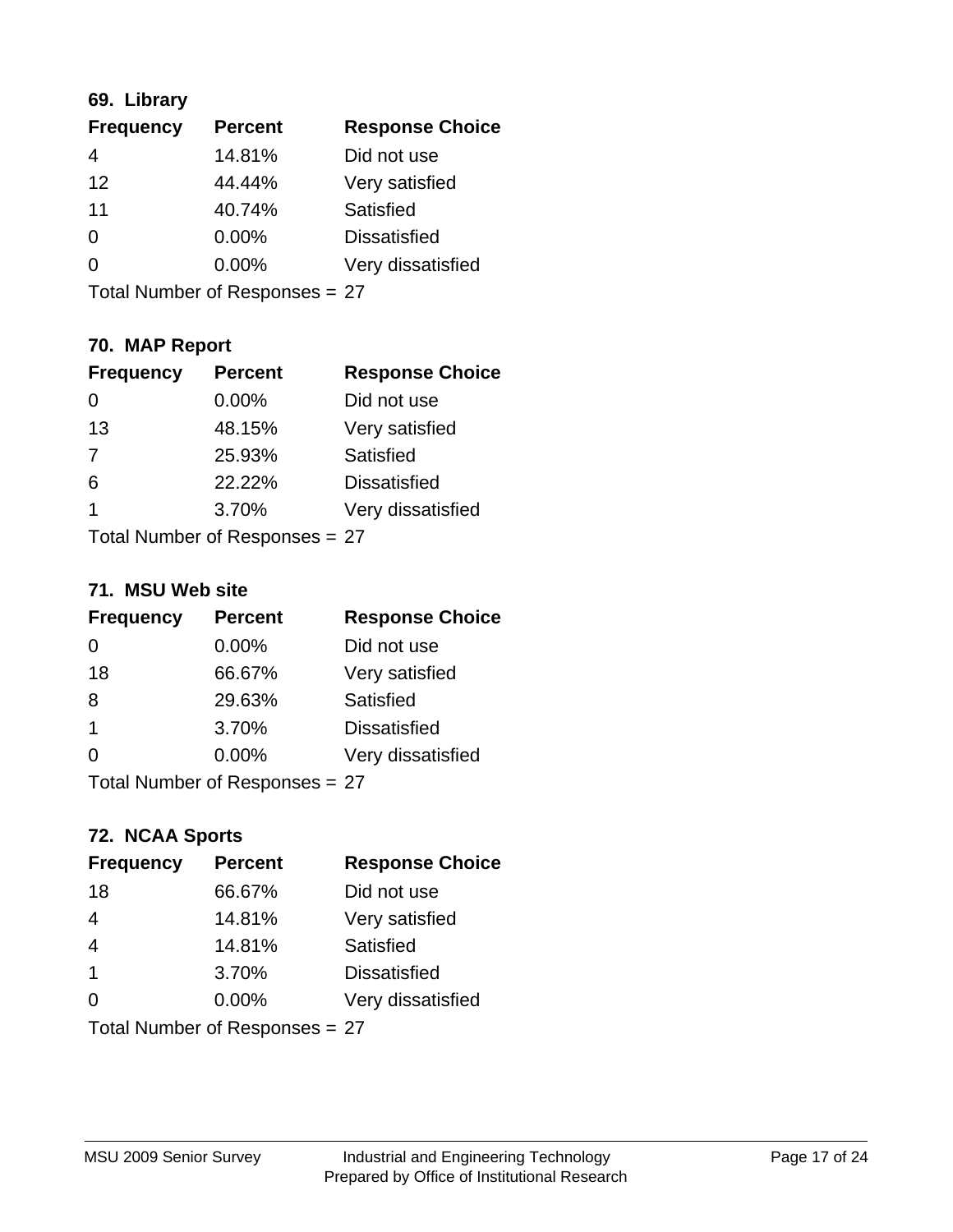#### **73. Online courses that are not e-study**

| <b>Frequency</b> | <b>Percent</b> | <b>Response Choice</b> |
|------------------|----------------|------------------------|
| 22               | 84.62%         | Did not use            |
| $\mathcal{P}$    | 7.69%          | Very satisfied         |
| 2                | 7.69%          | Satisfied              |
| 0                | $0.00\%$       | <b>Dissatisfied</b>    |
|                  | $0.00\%$       | Very dissatisfied      |
|                  |                |                        |

Total Number of Responses = 26

# **74. Racer Touch Registration**

| <b>Frequency</b>          | <b>Percent</b> | <b>Response Choice</b> |
|---------------------------|----------------|------------------------|
| 1                         | 3.85%          | Did not use            |
| 5                         | 19.23%         | Very satisfied         |
| 11                        | 42.31%         | <b>Satisfied</b>       |
| 8                         | 30.77%         | <b>Dissatisfied</b>    |
| 1                         | 3.85%          | Very dissatisfied      |
| Total Number of Desponses |                |                        |

Total Number of Responses = 26

#### **75. Residential College programming and activities**

| <b>Frequency</b>                | <b>Percent</b> | <b>Response Choice</b> |
|---------------------------------|----------------|------------------------|
| 12                              | 46.15%         | Did not use            |
| 6                               | 23.08%         | Very satisfied         |
| 6                               | 23.08%         | <b>Satisfied</b>       |
| 2                               | 7.69%          | <b>Dissatisfied</b>    |
| $\Omega$                        | $0.00\%$       | Very dissatisfied      |
| $Total Number of Denonose = 26$ |                |                        |

Total Number of Responses = 26

#### **76. Scholarships/grants/student employment**

| <b>Frequency</b> | <b>Percent</b>                 | <b>Response Choice</b> |
|------------------|--------------------------------|------------------------|
| -7               | 26.92%                         | Did not use            |
| 8                | 30.77%                         | Very satisfied         |
| 8                | 30.77%                         | Satisfied              |
| 2                | 7.69%                          | <b>Dissatisfied</b>    |
| 1                | 3.85%                          | Very dissatisfied      |
|                  | Total Number of Responses = 26 |                        |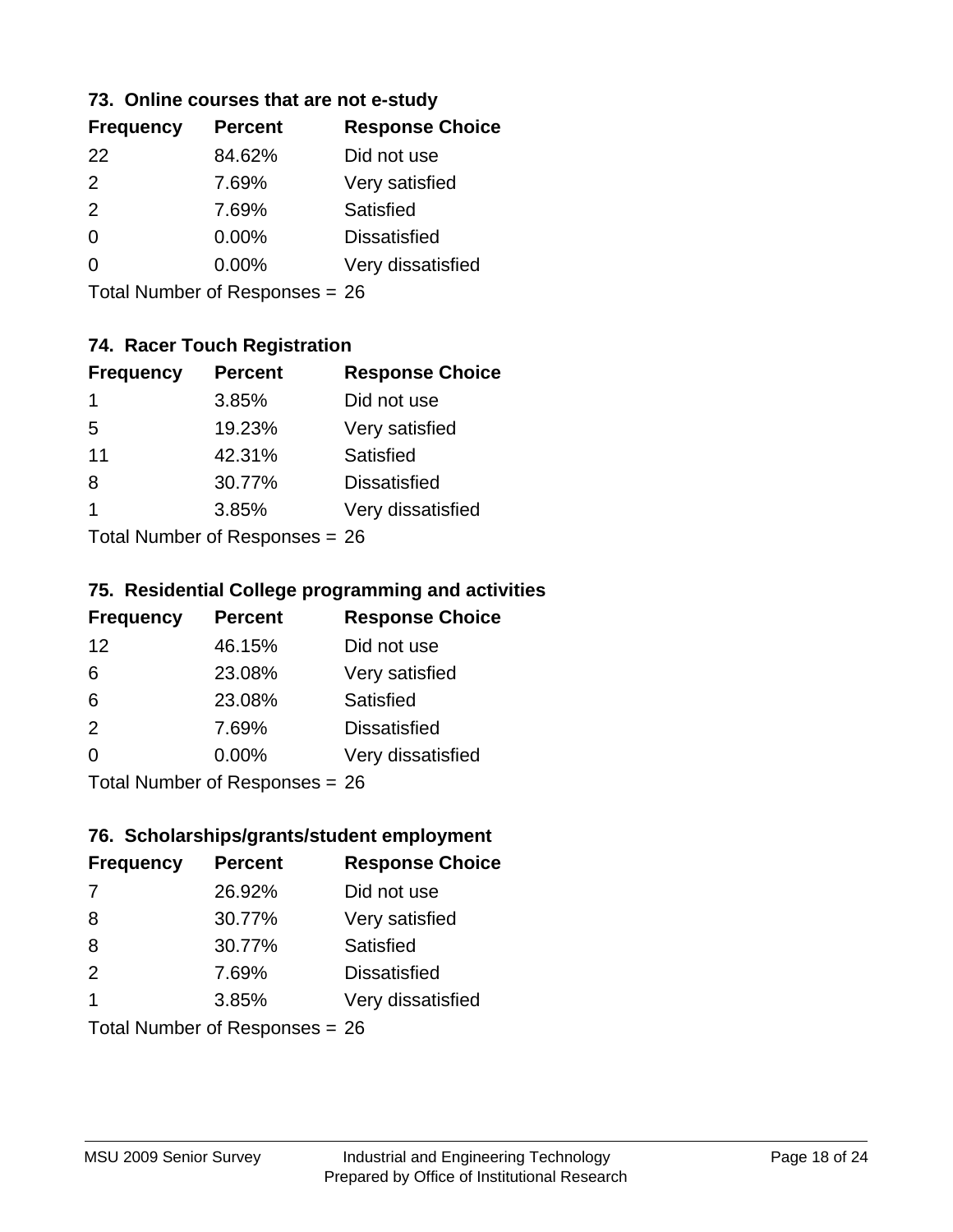#### **77. Security Services**

| <b>Frequency</b> | <b>Percent</b> | <b>Response Choice</b> |
|------------------|----------------|------------------------|
| 18               | 69.23%         | Did not use            |
| 5                | 19.23%         | Very satisfied         |
| 3                | 11.54%         | Satisfied              |
| 0                | $0.00\%$       | <b>Dissatisfied</b>    |
| O                | $0.00\%$       | Very dissatisfied      |
|                  |                |                        |

Total Number of Responses = 26

# **78. Services for non-traditional students**

| <b>Frequency</b>           | <b>Percent</b> | <b>Response Choice</b> |
|----------------------------|----------------|------------------------|
| 26                         | 100.00%        | Did not use            |
| 0                          | 0.00%          | Very satisfied         |
| $\Omega$                   | 0.00%          | Satisfied              |
| $\Omega$                   | 0.00%          | <b>Dissatisfied</b>    |
| $\Omega$                   | 0.00%          | Very dissatisfied      |
| Total Number of Deepersoon |                |                        |

Total Number of Responses = 26

# **79. Student Support Services (Trio)**

| <b>Frequency</b>               | <b>Percent</b> | <b>Response Choice</b> |
|--------------------------------|----------------|------------------------|
| 26                             | 100.00%        | Did not use            |
| $\Omega$                       | 0.00%          | Very satisfied         |
| $\Omega$                       | 0.00%          | <b>Satisfied</b>       |
| $\Omega$                       | 0.00%          | <b>Dissatisfied</b>    |
| $\Omega$                       | $0.00\%$       | Very dissatisfied      |
| Total Number of Poenances - 26 |                |                        |

I otal Number of Responses = 26

# **80. Student PIN System**

| <b>Frequency</b> | <b>Percent</b>                 | <b>Response Choice</b> |
|------------------|--------------------------------|------------------------|
| 0                | 0.00%                          | Did not use            |
| 12               | 46.15%                         | Very satisfied         |
| 8                | 30.77%                         | Satisfied              |
| 5                | 19.23%                         | <b>Dissatisfied</b>    |
| 1                | 3.85%                          | Very dissatisfied      |
|                  | Total Number of Responses = 26 |                        |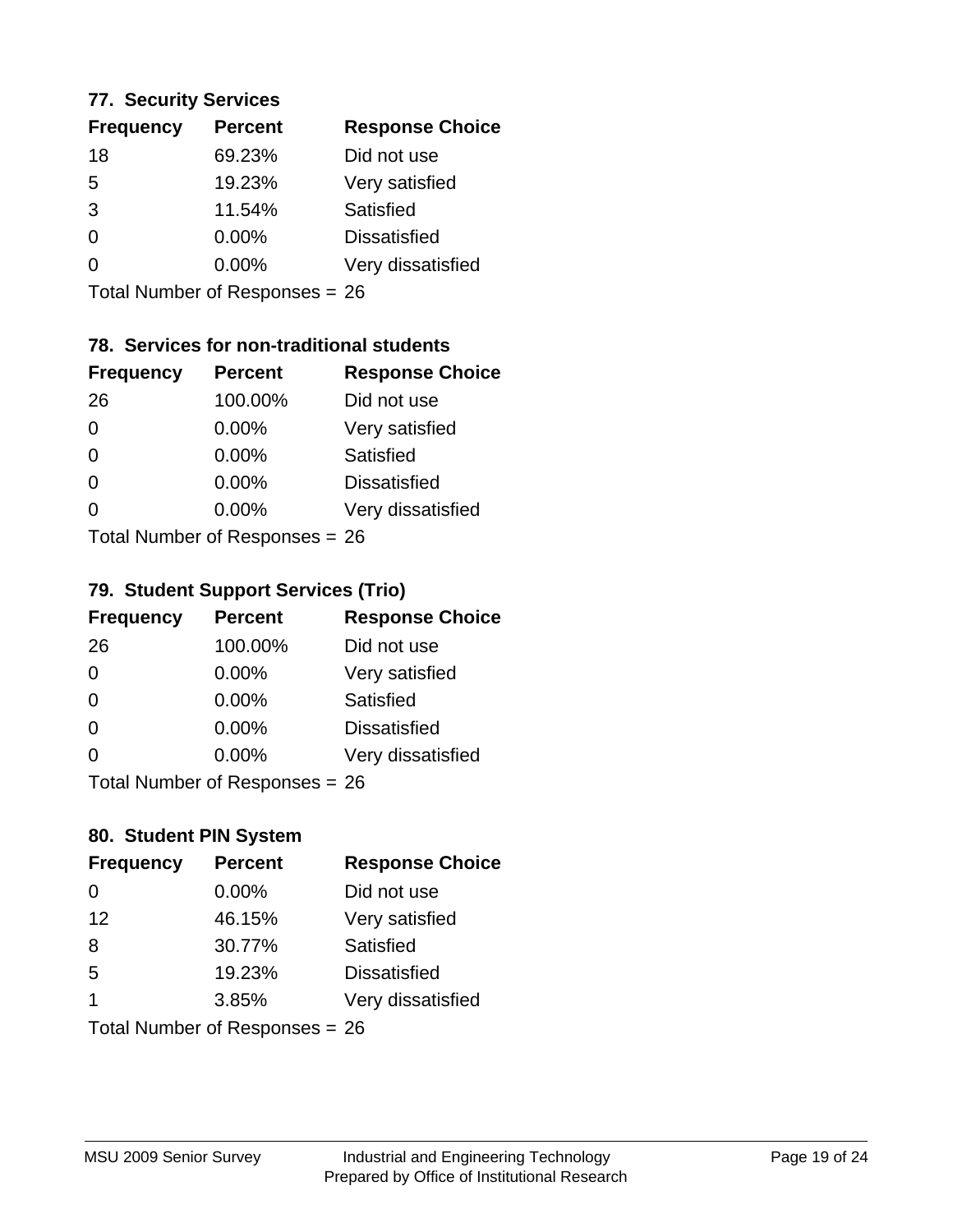# **81. Student Records/Transcript Services**

| <b>Percent</b> | <b>Response Choice</b> |
|----------------|------------------------|
| 23.08%         | Did not use            |
| 38.46%         | Very satisfied         |
| 26.92%         | Satisfied              |
| 3.85%          | <b>Dissatisfied</b>    |
| 7.69%          | Very dissatisfied      |
|                |                        |

Total Number of Responses = 26

# **82. Computer and Internet access for study and research needs**

| <b>Frequency</b>           | <b>Percent</b> | <b>Response Choice</b> |
|----------------------------|----------------|------------------------|
| 3                          | 11.54%         | Did not use            |
| 13                         | 50.00%         | Very satisfied         |
| 9                          | 34.62%         | Satisfied              |
| $\blacktriangleleft$       | 3.85%          | <b>Dissatisfied</b>    |
| ∩                          | 0.00%          | Very dissatisfied      |
| Tatal Number of Desperance |                |                        |

Total Number of Responses = 26

#### **83. Women's Center**

| <b>Frequency</b>          | <b>Percent</b> | <b>Response Choice</b> |
|---------------------------|----------------|------------------------|
| 25                        | 96.15%         | Did not use            |
| $\Omega$                  | 0.00%          | Very satisfied         |
| $\Omega$                  | $0.00\%$       | Satisfied              |
| -1                        | 3.85%          | <b>Dissatisfied</b>    |
| $\Omega$                  | 0.00%          | Very dissatisfied      |
| Total Number of Desponses |                |                        |

Total Number of Responses = 26

# **84. To what extent did you participate in Residential College activities?**

| <b>Frequency</b>                                  | <b>Percent</b> | <b>Response Choice</b> |  |
|---------------------------------------------------|----------------|------------------------|--|
| 14                                                | 53.85%         | Did not participate    |  |
| 3                                                 | 11.54%         | Frequently             |  |
| $\overline{4}$                                    | 15.38%         | Occasionally           |  |
| .5                                                | 19.23%         | Seldom                 |  |
| $T$ at all Matters because of $D$ are a second on |                |                        |  |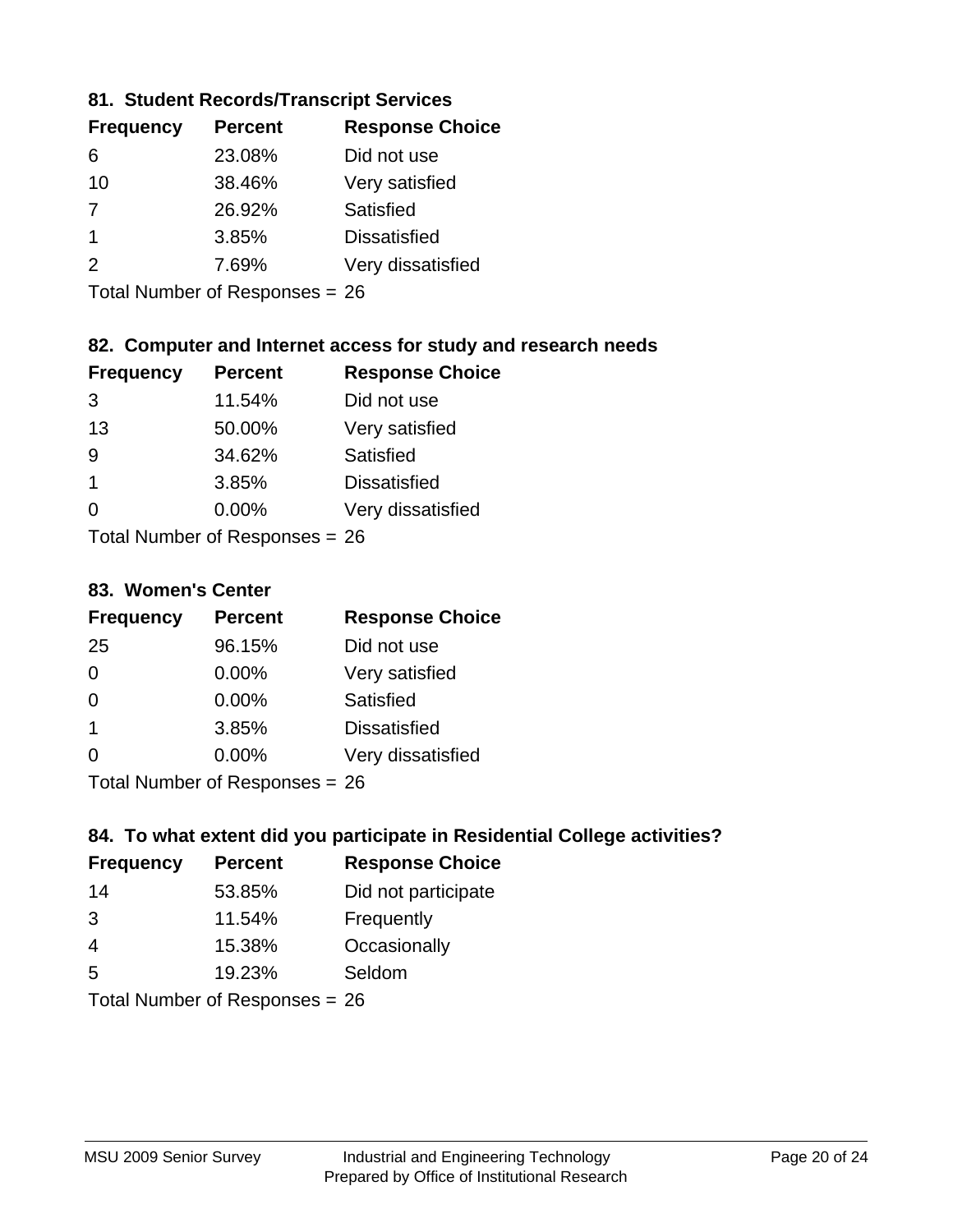| <b>Frequency</b> | <b>Percent</b> | <b>Response Choice</b>                 |
|------------------|----------------|----------------------------------------|
| 11               | 42.31%         | Not familiar with Residential Colleges |
| 2                | 7.69%          | Very positive                          |
| 12               | 46.15%         | <b>Positive</b>                        |
|                  | 3.85%          | <b>Negative</b>                        |
| -0               | $0.00\%$       | Very negative                          |
|                  |                |                                        |

# **85. Which phrase best describes your opinion of Residential Colleges?**

Total Number of Responses = 26

#### **Questions 86-95**

**University Graduate." Please indicate how effective your MSU experience was in The University has formulated ten desired "Characteristics of the Murray State enhancing your abilities in each area.**

**86. Engage in mature, independent and creative thought and express that thought effectively in oral and written communication;**

| <b>Frequency</b> | <b>Percent</b> | <b>Response Choice</b> |
|------------------|----------------|------------------------|
| 9                | 34.62%         | Very effective         |
| 15               | 57.69%         | Effective              |
| $\mathcal{P}$    | 7.69%          | Ineffective            |
| $\Omega$         | $0.00\%$       | Very ineffective       |

Total Number of Responses = 26

#### **87. Understand and apply the critical and scientific methodologies that**

**academic disciplines employ to discover knowledge and ascertain its validity;**

| <b>Frequency</b> | <b>Percent</b> | <b>Response Choice</b> |
|------------------|----------------|------------------------|
| 11               | 44.00%         | Very effective         |
| 13               | 52.00%         | Effective              |
| $\Omega$         | 0.00%          | Ineffective            |
|                  | 4.00%          | Very ineffective       |
|                  |                |                        |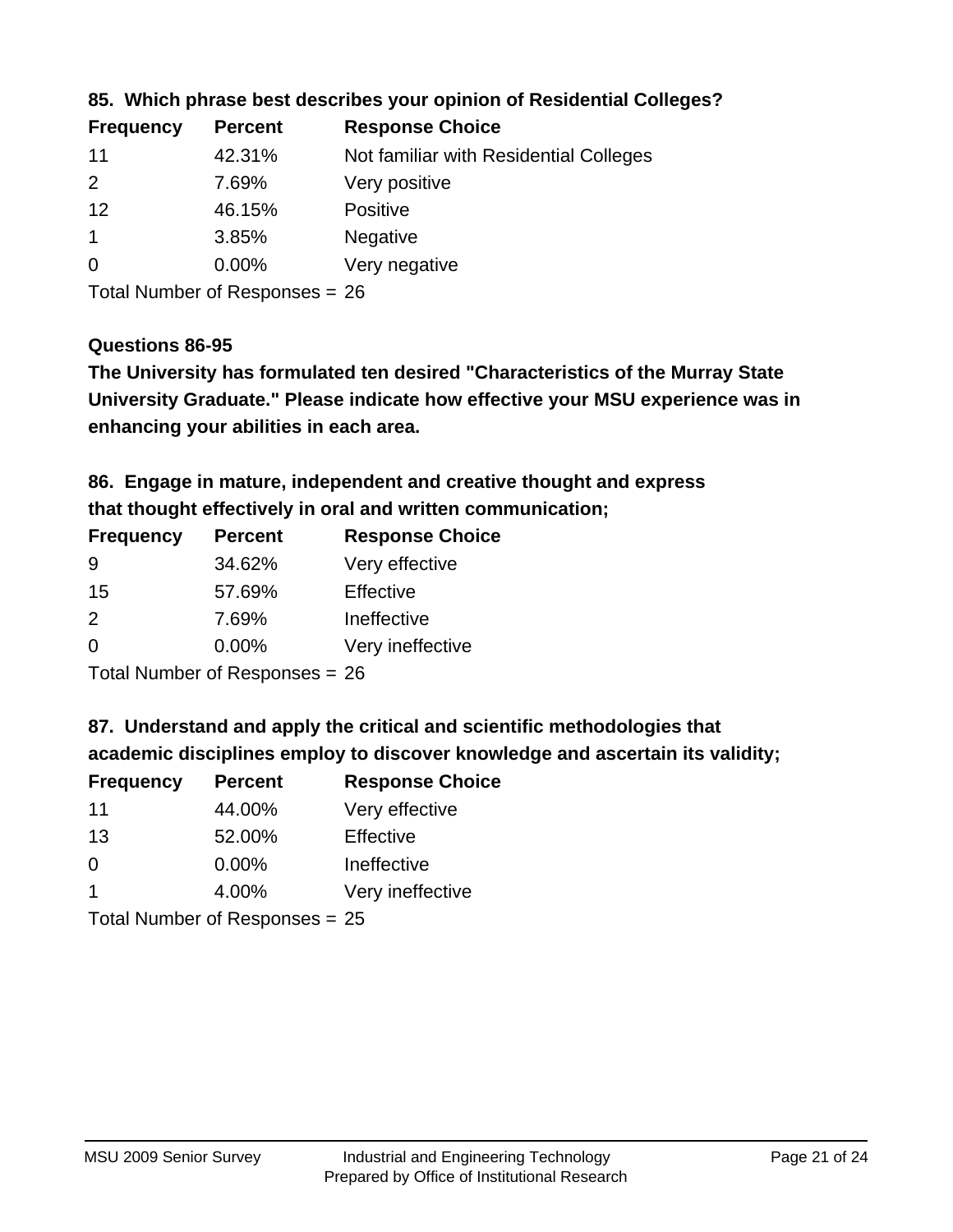# **88. Apply sound standards of information gathering, analysis and**

**evaluation to reach logical decisions;**

| <b>Frequency</b> | <b>Percent</b> | <b>Response Choice</b> |
|------------------|----------------|------------------------|
| 11               | 42.31%         | Very effective         |
| 13               | 50.00%         | Effective              |
| 2                | 7.69%          | Ineffective            |
| $\Omega$         | $0.00\%$       | Very ineffective       |

Total Number of Responses = 26

# **89. Understand the roles and applications of science and technology in the solution of the problems of a changing world;**

| <b>Frequency</b> | <b>Percent</b> | <b>Response Choice</b> |
|------------------|----------------|------------------------|
| 15               | 57.69%         | Very effective         |
| 11               | 42.31%         | Effective              |
| $\Omega$         | 0.00%          | Ineffective            |
| $\Omega$         | 0.00%          | Very ineffective       |
|                  |                |                        |

Total Number of Responses = 26

# **90. Demonstrate a critical understanding of the world's historical, literary, philosophical, and artistic traditions;**

| <b>Frequency</b>                                                 | <b>Percent</b> | <b>Response Choice</b> |
|------------------------------------------------------------------|----------------|------------------------|
| 5                                                                | 19.23%         | Very effective         |
| 12                                                               | 46.15%         | Effective              |
| 9                                                                | 34.62%         | Ineffective            |
| $\Omega$                                                         | 0.00%          | Very ineffective       |
| $\tau$ . $\tau$ . In the set of $\mathbb{R}$ . The set of $\tau$ |                |                        |

Total Number of Responses = 26

# **91. Understand the dynamics of cultural diversity, of competing economic and political systems, and of complex moral and ethical issues;**

| <b>Frequency</b> | <b>Percent</b>                 | <b>Response Choice</b> |
|------------------|--------------------------------|------------------------|
| 7                | 26.92%                         | Very effective         |
| 14               | 53.85%                         | Effective              |
| 5                | 19.23%                         | Ineffective            |
| $\Omega$         | $0.00\%$                       | Very ineffective       |
|                  | Total Number of Responses = 26 |                        |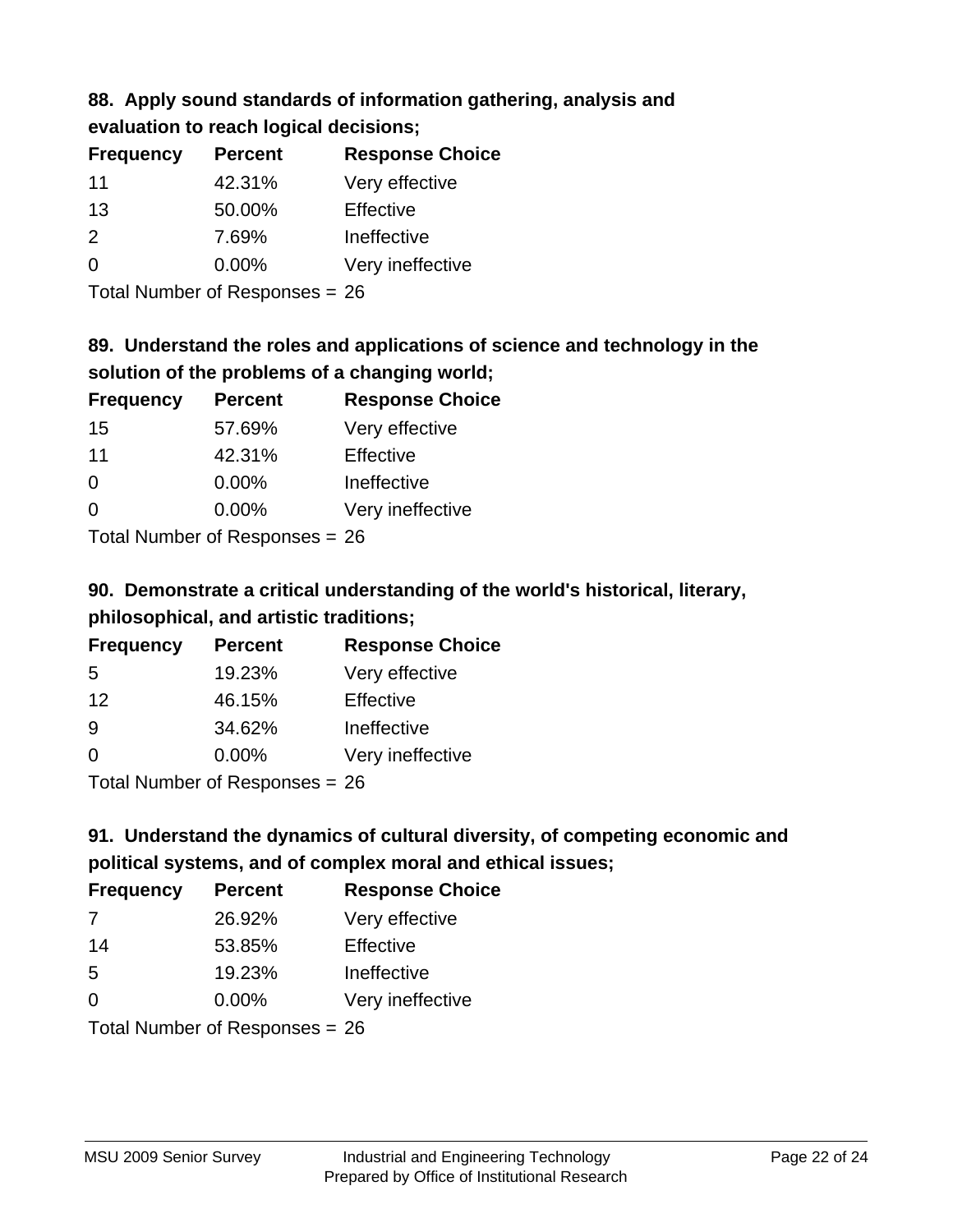# **92. Understand the nature of and engage in ethical behavior and**

**responsible citizenship;**

| <b>Frequency</b> | <b>Percent</b> | <b>Response Choice</b> |
|------------------|----------------|------------------------|
| 12               | 46.15%         | Very effective         |
| 12               | 46.15%         | Effective              |
| $\mathcal{P}$    | 7.69%          | Ineffective            |
| $\Omega$         | $0.00\%$       | Very ineffective       |
|                  |                |                        |

Total Number of Responses = 26

# **93. Understand the importance of the behaviors necessary to maintain a healthy lifestyle;**

| <b>Frequency</b>                        | <b>Percent</b> | <b>Response Choice</b> |
|-----------------------------------------|----------------|------------------------|
| 9                                       | 34.62%         | Very effective         |
| 12                                      | 46.15%         | Effective              |
| 3                                       | 11.54%         | Ineffective            |
| 2                                       | 7.69%          | Very ineffective       |
| $T$ at all Message and $R$ and a second |                |                        |

Total Number of Responses = 26

# **94. Demonstrate mastery of a chosen field of study; and**

| <b>Frequency</b> | <b>Percent</b> | <b>Response Choice</b> |
|------------------|----------------|------------------------|
| 14               | 53.85%         | Very effective         |
| 11               | 42.31%         | Effective              |
|                  | 3.85%          | Ineffective            |
| 0                | $0.00\%$       | Very ineffective       |
|                  |                |                        |

Total Number of Responses = 26

# **95. Value intellectual pursuit and continuous learning in a changing world.**

| <b>Frequency</b>                                                                                                                 | <b>Percent</b> | <b>Response Choice</b> |
|----------------------------------------------------------------------------------------------------------------------------------|----------------|------------------------|
| 13                                                                                                                               | 50.00%         | Very effective         |
| 12                                                                                                                               | 46.15%         | Effective              |
| $\mathbf 1$                                                                                                                      | 3.85%          | Ineffective            |
| $\Omega$                                                                                                                         | 0.00%          | Very ineffective       |
| $\tau$ . $\tau$ . In the set of $\tau$ , $\tau$ , $\tau$ , $\tau$ , $\tau$ , $\tau$ , $\tau$ , $\tau$ , $\tau$ , $\tau$ , $\tau$ |                |                        |